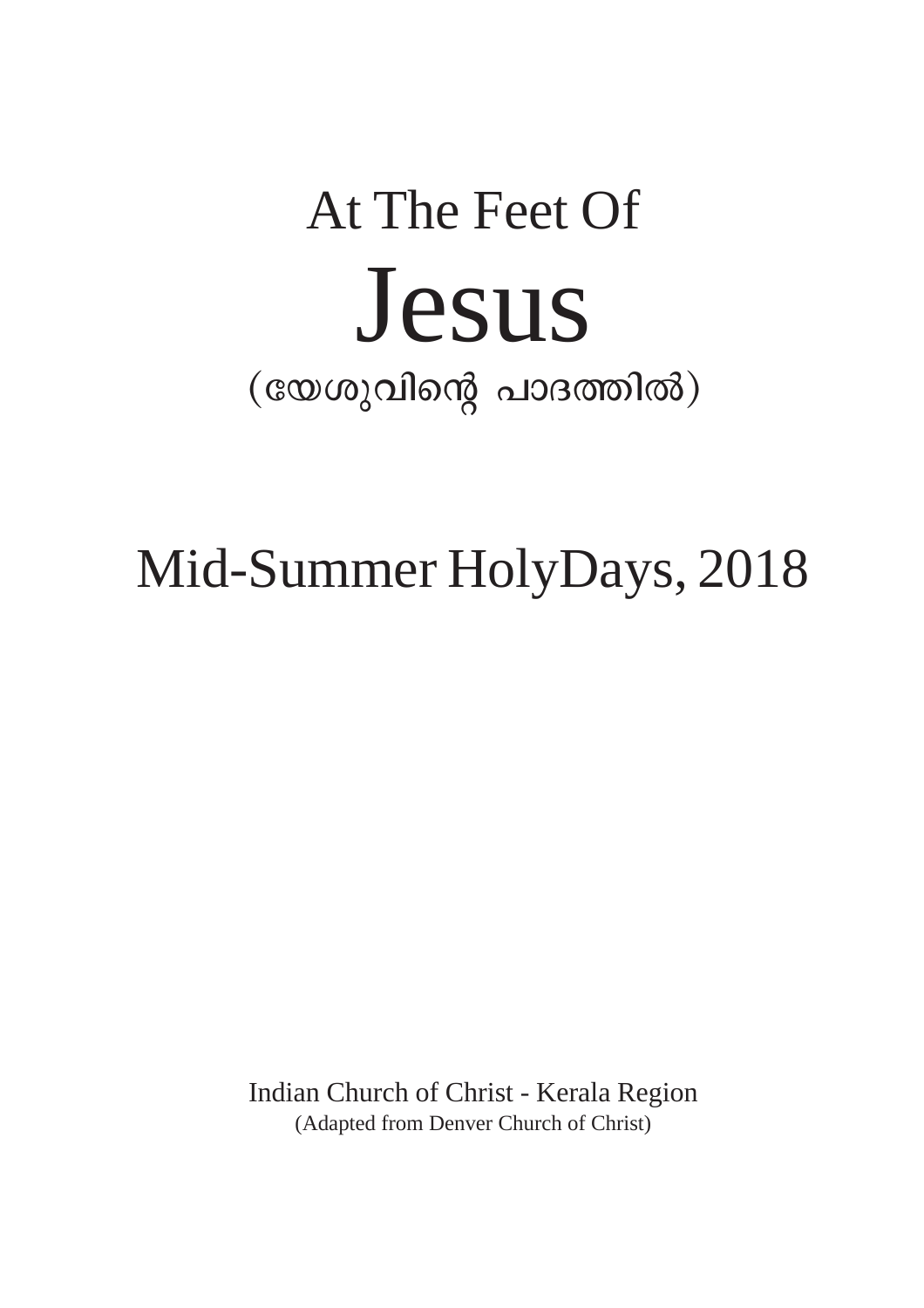### 1. നിസ്വാർത്ഥ സേവനം

ലൂക്കോസ് 21:1-4, 1 കൊരിന്ത്യർ 13:13, ഫിലിപ്പിയർ 2:3-8

മനഃപാഠമാക്കേണ്ട വചനം: ഫിലിപ്പിയർ 2:3 *സാർത്ഥതാത്പര്യത്താലോ വൃഥാഭിമാ* നത്താലോ ഒന്നും ചെയ്യാതെ താഴ്മയോടെ മറ്റുള്ളവരെ നിങ്ങളെക്കാൾ ശ്രേഷ്ഠരെന്നു കരുതി ക്കൊൾവിൻ.

പാഠസംഗ്രഹാ: നിസ്വാർത്ഥരാകുക എന്നതും സേവനംചെയ്യുക എന്നതും ദൈവത്തിന്റെ കണ്ണിൽ പ്രധാനപ്പെട്ട കാര്യങ്ങളാണ്. എന്നാൽ ചിലസമയങ്ങളിൽ നാം സേവനം ചെയ്യുന്നതിന്റെ തിരക്കിൽപെട്ട് ദൈവം ആഗ്രഹിക്കുന്ന മനോഭാവത്തോടെയാണോ ഞാൻ ഇതു ചെയ്യുന്നത് എന്നു പരിശോധിക്കാൻ മറന്നു പോകും. പ്രവർത്തികളുടെ തിരക്കിനിടയിൽ ഹൃദയം അവഗണിക്കുകയെന്നത് ശരിയായ കാര്യ മല്ല.

#### ആത്മപരിശോധനയ്ക്കുള്ള ചോദ്യങ്ങൾ:

#### പ്രവർത്തികൾ:

ലൂക്കോസ് 21:1-4

- സാമ്പത്തിക കാര്യങ്ങളിലുപരിയായി ശുശ്രൂഷചെയ്യുന്നവരാകണം നാമെന്നതാണ് ദൈവഹിതം. ഏതൊക്കെവഴികളിൽ നമുക്കു ദൈവത്തെ ശുശ്രൂഷിക്കാം?
- ശുശ്രൂഷയിൽനിന്നും നിങ്ങൾ പിൻവലിയുന്ന രീതികൾ ഏതൊക്കെയാണ്?
- ശരിയായ മനോഭാവത്തോടെ നിങ്ങൾ ചെയ്ത മൂന്നു സേവനങ്ങൾ എഴുതുക, ശരിയല്ലാത്ത മനോഭാവത്തോടെ ചെയ്ത മൂന്നെണ്ണവും.

#### ഹൂദയം:

1 കൊരിന്ത്യർ 13:1–3

- വലിയ വിശ്വാസമോ സമർപ്പണമോ ത്യാഗമോ ഒക്കെ നമ്മുടെ ഭാഗത്തുനിന്നും ഉണ്ടായാലും അതിനെ താങ്ങുന്ന ശരിയായ ഹൃദയമിലെങ്കിൽ ഈ വകകൊണ്ടു പ്രയോജനമുണ്ടാവില്ല. ദൈവം ആഗ്രഹിക്കുന്ന മനോഭാവം ഇല്ലാതെ നിങ്ങൾ ചിലപ്പോഴൊക്കെ ചെയ്യുന്ന പ്രവർത്തി കൾ ഏതൊക്കെയാണ്?
- വാ 1–2, സ്നേഹമിലാത്ത പ്രവർത്തികൾ ശക്തിശുന്യമാണ്. സ്നേഹമില്ലാതെ നിങ്ങൾ ചെയ്ത 5 സേവനങ്ങളെക്കുറിച്ച് ഓർക്കുക, ഏതു തരത്തിലുള്ള ഒരു അനുഭവമായിരുന്നു നിങ്ങൾക്കു ണ്ടായത്?
- ഓരോ സേവനങ്ങൾ ചെയ്യുമ്പോഴും അതു ശരിയായ മനോഭാവത്തോടെയായിത്തീരാൻ നാം ചെയ്യേണ്ട പ്രായോഗിക കാര്യങ്ങൾ എന്തൊക്കെയാണ്?

#### പിന്തുടരേണ്ട വഴികൾ:

ഫിലിപ്പിയർ 2:3-8

- വൃഥാഭിമാനം എന്നവാക്കിന്റെ അർത്ഥം പരിശോധിച്ചുനോക്കുക. വൃഥാഭിമാനത്തോടെ നിങ്ങൾ ചെയ്യുന്ന ചില കാര്യങ്ങൾ എന്തൊക്കെയാണ്? അഹങ്കാരത്തോടെ നിങ്ങൾ ചെയ്യുന്ന കാര്യ ങ്ങൾ എന്തൊക്കെയാണെന്നും പരിശോധിക്കുക.
- യേശുവിന്റെ മനോഭാവമുള്ളവരാകാൻ ഈ വചനം നമ്മെ ഉദ്ബോധിപ്പിക്കുന്നു. ഈ വചനത്തിലെ ഏതൊക്കെ കല്പനകളാണ് നിറവേറ്റാൻ പ്രയാസമായവ?

- യേശു നല്കിയ കല്പനകളിൽ നിറവേറ്റാൻ പ്രയാസമുള്ളവയെന്നു മുകളിൽ നാം എഴുതിയ കാര്യങ്ങൾ മാതാപിതാക്കളുമായോ ശിഷ്യത്വം നല്കുന്നയാളുമായോ സംസാരിക്കുക. അവ യെമറികടക്കാനുള്ള വഴികൾ ചോദിച്ചറിയുക. എഴുതിവച്ച് സജീവമായി പ്രവർത്തിക്കുക.
- ഇതുവരെ പ്രാർത്ഥിക്കാത്ത ഒരാൾക്കുവേണ്ടി പ്രാർത്ഥിക്കുക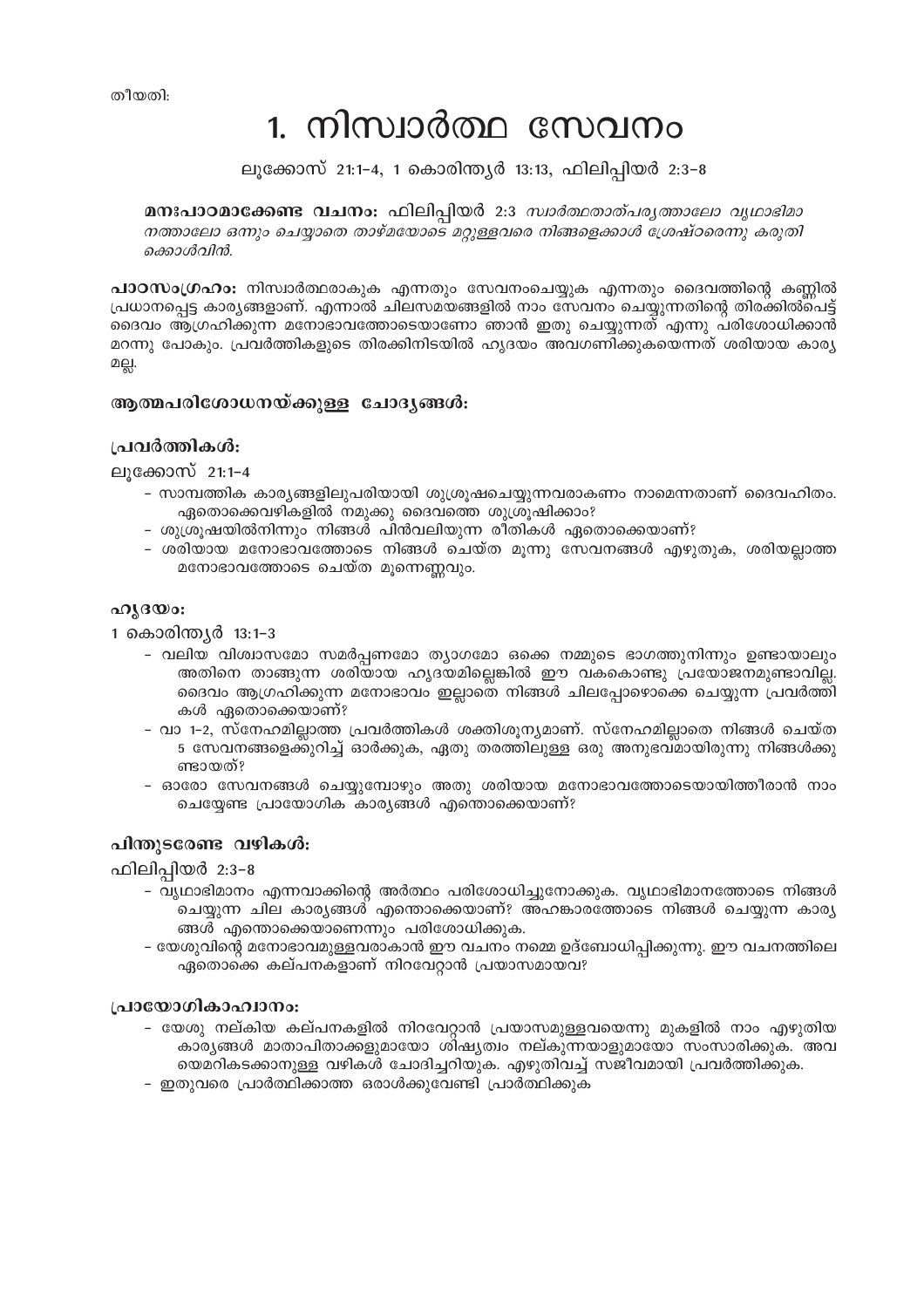### 2. നന്ദി നിറഞ്ഞവർ

സങ്കീർത്തനം 136:1-26, കൊലോസ്യർ 3:17

**മനഃപാഠമാക്കേണ്ട വചനം:** സങ്കീർത്തനം 136:1 *യഹോവയ്ക്കു സ്തോത്രം ചെയ്വിൻ*; അവിടുന്നു നല്ലവനല്ലോ; അവിടുത്തെ ദയ എന്നേക്കുമുള്ളത്.

**പാഠസംഗ്രഹാ:** നന്ദിയെക്കുറിച്ചും നന്ദി നിറഞ്ഞവരാകുന്നതിനെക്കുറിച്ചും അറിവുള്ളവരാകുക എന്നത് വളരെ പ്രധാനപ്പെട്ട ഒരു കാര്യമാണ്. കൃതാർത്ഥതയെ ദൈവം കാണുന്നതെപ്രകാരമെന്നും അതു ദൈവ ത്തോടു പ്രദർശിപ്പിക്കുന്നതെപ്രകാരമെന്നും നാം മനസ്സിലാക്കേണ്ടതുണ്ട്. അതു നമ്മെ പഠിപ്പിക്കുകയെ ന്നത് ദൈവം നിശ്ചയിച്ചുവച്ചിരിക്കുന്ന ഒരു കാരൃവുമാണ്.

**ആത്മപരിശോധനയ്ക്കുള്ള ചോദ്യങ്ങൾ:** താഴെനല്കിയിരിക്കുന്ന വചനങ്ങൾ വായിച്ചശേഷം ചോദ്യങ്ങൾക്കു മറുപടി എഴുതി പരിശോധിക്കുക.

സങ്കീർത്തനം 136:1–26

- നന്ദി എന്ന വാക്കിന്റെ അർത്ഥമെന്താണ്? നിങ്ങളുടെ ഉള്ളിൽ ഏറ്റവും നന്ദി നിറയുന്നത് എപ്പോ ഗേണ്?
- യുവജനതയെ നന്ദിനിറയുന്നവരാകുന്നതിൽ നിന്നും പിന്തിരിപിക്കുന്നത് എന്തൊക്കെയാണ്?
- നന്ദിയില്ലാത്ത ഒരാളായി നിങ്ങൾ മാറുന്നത് എന്തിനാലൊക്കെയാണ്?
- കൃതജ്ഞത നിറഞ്ഞ ഒരു സങ്കീർത്തനമാണ് ഇത്. ദൈവത്തോടു തന്റെ കൃതജ്ഞത ദാവീദ് പ്രദർശിപിക്കുന്നത് എന്തൊക്കെ കാരണങ്ങളാലാണ്?
- 26 തവണയോളം അവന്റെ സ്നേഹം എന്നന്നേക്കും നിലനിൽക്കുന്നു എന്ന് ഈ സങ്കീർത്തന ്ത്തിൽ എഴുതിയിട്ടുണ്ട്. എന്തുകൊണ്ടായിരിക്കും ദാവീദ് ഇപ്രകാരം ചെയ്തത്? നിങ്ങൾക്ക് ഇപ്രകാരമുള്ള ഒരു തോന്നൽ ഉണ്ടായിട്ടുണ്ടോ?
- വാ 23. ഇതുപോലെയുള്ള ഒരു തോന്നൽ നിങ്ങൾക്കുണ്ടായിട്ടുണ്ടോ? ആ സമയങ്ങളിൽ ദൈവം നിങ്ങളെ കരുതിയത് എപ്രകാരമാണ്?

കൊലോസ്യർ 3:17

- ചെയ്യുന്ന എല്ലാ കാര്യങ്ങളിലും നാം ദൈവത്തിനു നന്ദി കരേറ്റണമെന്നു പറയുന്നത് എന്തുകൊ ണ്ടാണ്?
- ദൈവത്തോടു നന്ദികരേറ്റാൻ കഴിയുന്ന ഏറ്റവും എളുപ്പമുള്ള ഒരുകാര്യം എന്താണ്?
- സദാ നന്ദിനിറഞ്ഞ ഒരു ഹൃദയം ഉണ്ടാവുക് എന്നതിന്റെ അർത്ഥമെന്താണ്?

പ്രായോഗികാഹ്വാനം: ഇന്നേദിവസംതന്നെ നിറവേറ്റാനുള്ളതാണ് ഇവ!

- എന്തൊക്കെ കാര്യങ്ങളാൽ നിങ്ങൾ കുടുംബത്തോടു നന്ദിയുള്ളവരാണെന്ന് അവരോടു പറയുക.
- പുതിയ ഒരാൾക്കുവേണ്ടി പ്രാർത്ഥിക്കുക.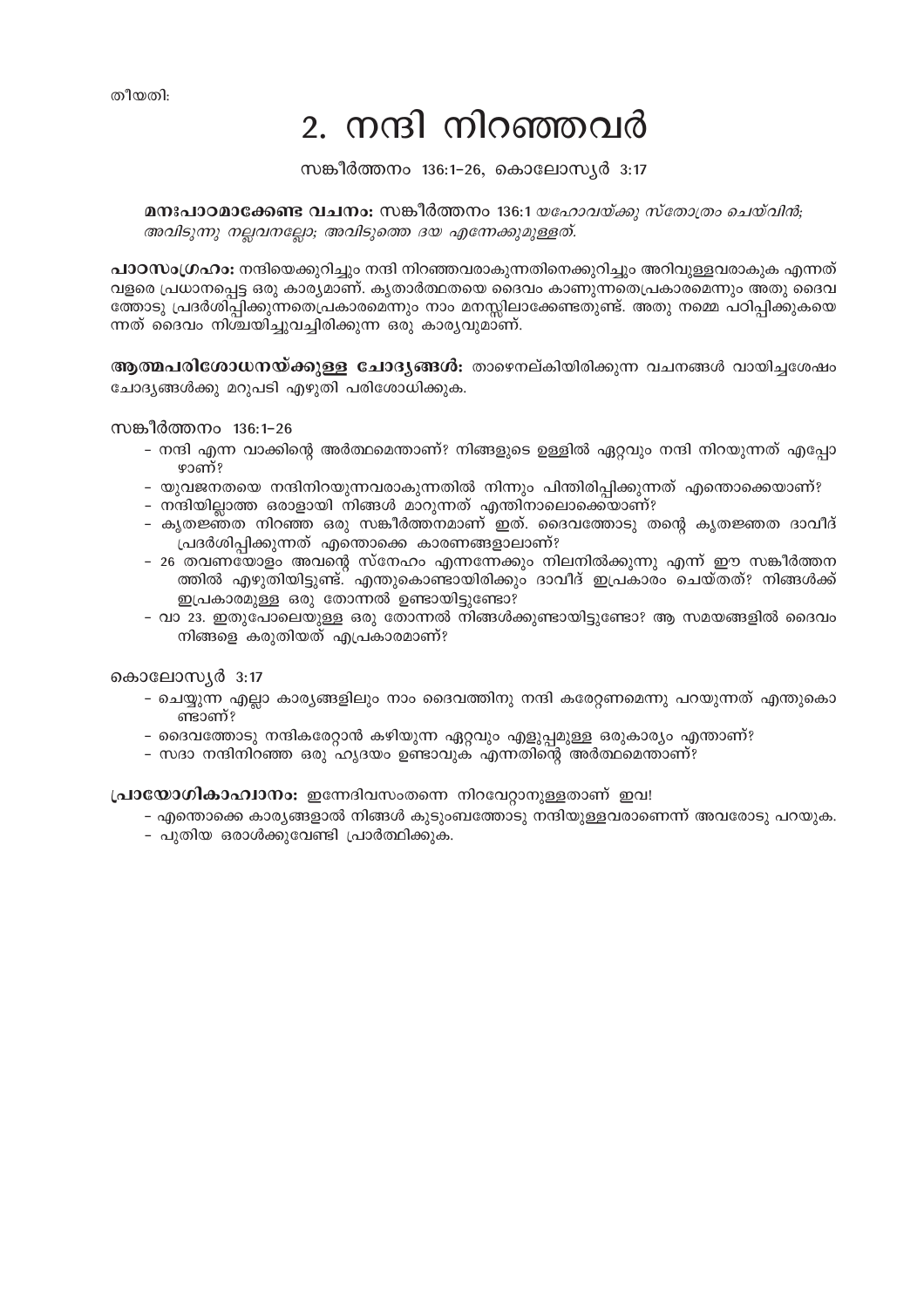### 3. ദൈവത്തിനു പ്രയോജനമുള്ളവർ

#### സദൃശവാക്യം 12:24, 13:4, 2 തെസ്സലേനികൃർ 3:6-12

മനഃപാഠമാക്കേണ്ട വചനം: കൊലോസ്യർ 3:23-24 *നിങ്ങൾ ചെയ്യുന്നതൊക്കെയും* മനുഷ്യർക്കെന്നല്ല, കർത്താവിനെന്നപോലെ ഹൃദയപൂർവ്വം ചെയ്വിൻ. അവകാശം എന്ന പ്രതി ഫലം കർത്താവിൽനിന്നു ലഭിക്കുമെന്ന് അറിഞ്ഞുകൊൾവിൻ.

പാഠസംഗ്രഹം: ഉപയോഗയോഗ്യമായ ഒരു ജീവിതം നയിക്കുവാനായിട്ടാണ് ദൈവം നമ്മെ വിളിച്ചി ട്ടുള്ളത്. കാര്യപ്രാപ്തിയോടെ ജോലിചെയ്യുവാനും, അതുവഴി നമ്മുടെ കാര്യങ്ങൾ നിറവേറ്റുക മാത്രമല്ല ദൈവത്തിനു മഹത്വമുണ്ടാകുവാനും നമ്മെ ഉദ്ബോധിപ്പിക്കുന്ന തിരുവചനങ്ങൾ നിരവധിയാണ്.

#### ആത്മപരിശോധനയ്ക്കുള്ള ചോദ്യങ്ങൾ:

#### സദൃശവാകൃങ്ങൾ 12:24, 13:4

- ഉത്സാഹിയായിരിക്കുന്നതിനാൽ ഉണ്ടാകുന്ന പ്രയോജനങ്ങൾ എന്തൊക്കെയാണ്?
- മടിയനായിരുന്നാൽ നമുക്കു സംഭവിക്കാൻ പോകുന്ന കാര്യങ്ങൾ എന്തൊക്കെയാണ്?
- കാര്യപ്രാപ്തിയോടെ നമ്മുടെ ജോലികൾ ചെയ്താൽ ജീവിതം കൂടുതൽ എളുപ്പമാകുന്നത് ഏതൊക്കെ വഴിയിൽ?

#### 2 തെസ്സലോനികൃർ 3:6–12

- ഫലപ്രദമായ ഒരു ജീവിതം നയിക്കുന്നതിന് നാം പരസ്പരം പ്രോത്സാഹിപ്പിക്കേണ്ടത് എന്തു കൊണ്ട്?
- നമ്മുടെ അലസത നമ്മുടെ ചുറ്റുമുള്ളവരെപ്പോലും ബാധിക്കുന്നതെപ്രകാരമാണ്?
- ക്രമംകെട്ട ഒരു ജീവിതം നയിക്കുന്നതിലൂടെ നാം മറ്റുള്ളവർക്കു കാണിക്കുന്ന മാതൃക എന്താണ്?

#### കൊലോസ്യർ 3:23–24

- എന്തെങ്കിലും കാര്യം പൂർണ്ണഹൃദയത്തോടെ ചെയ്യുക എന്നു പറയുമ്പോൾ അതിൽ അടങ്ങിയി രിക്കുന്ന കാര്യങ്ങൾ എന്തൊക്കെയാണ്?
- ഓരോ പ്രവർത്തിയും നാം ചെയ്യുന്നത് ദൈവത്തിനുവേണ്ടി ചെയ്യുന്നു എന്നരീതിയിൽ ആകണം എന്നാണ് ദൈവകല്പന. അപ്രകാരമാകുമ്പോൾ, ആരെങ്കിലും നമ്മോട് എന്തെങ്കിലും ചെയ്യാൻ ആവശ്യപ്പെട്ടാൽ നമ്മുടെ പ്രതികരണം എപ്രകാരമാകണം?
- നമ്മുടെ മാതാപിതാക്കളുടെയും അദ്ധ്യാപകരുടെയും ജോലിദാതാവിന്റെയും അടുക്കൽ നാം എപ്രകാരം പെരുമാറണം?

- സാധാരണയായി നാം അവഗണിച്ചുവിടുന്ന എന്തെങ്കിലും വീട്ടുജോലി ചെയ്തു വീട്ടുജോലി യിൽ പങ്കാളിയാകുക.
- ഇതുവരെ പ്രാർത്ഥിക്കാത്ത ഒരാൾക്കുവേണ്ടി പ്രാർത്ഥിക്കുക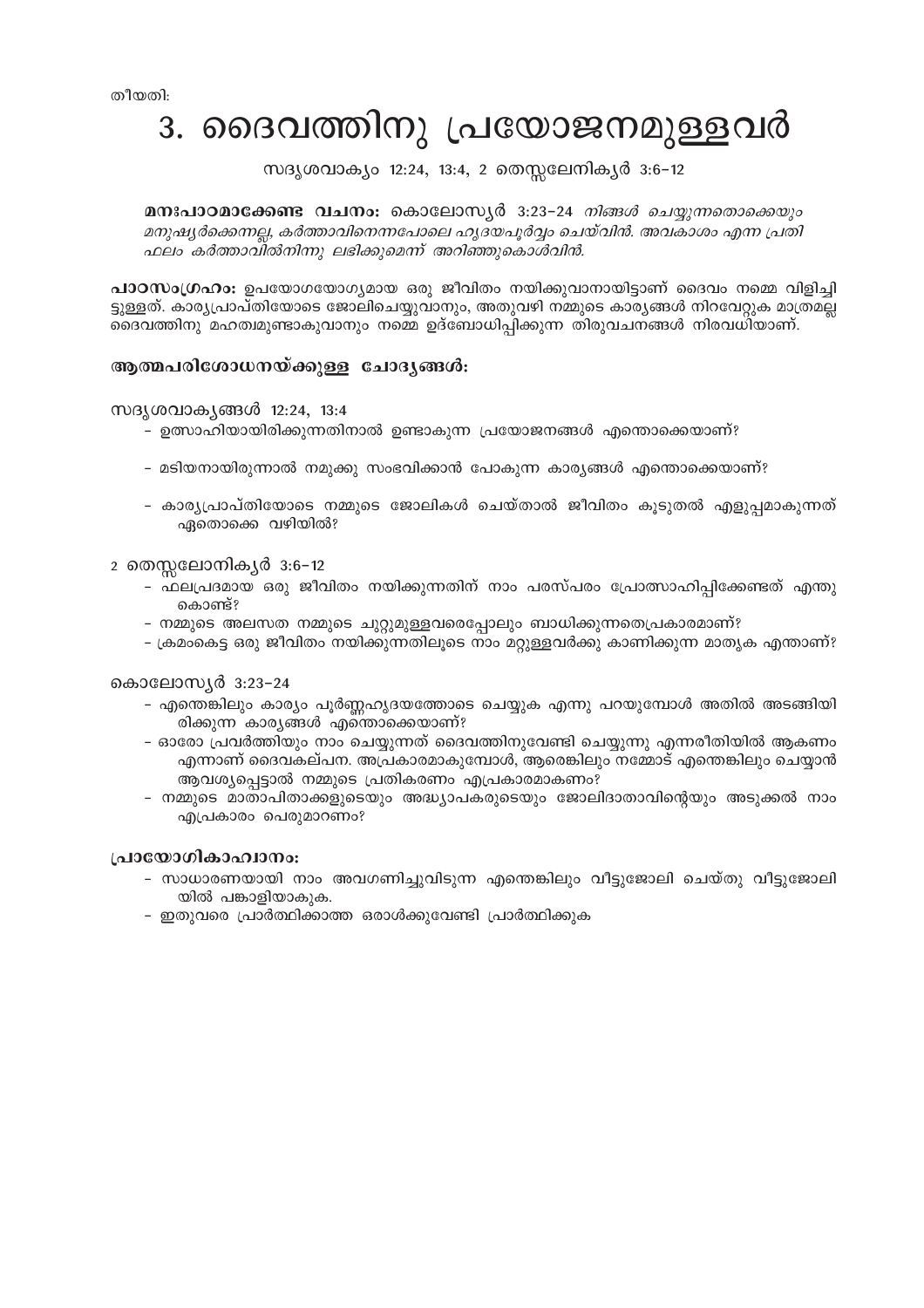### 4. വിശ്വാസത്തിൽ വളർച്ചപ്രാപിക്കൽ

എബ്രായർ 11:1-39, റോമാക്കാർ 10:17, സങ്കീർത്തനം 20:6-8

#### മനഃപാഠമാക്കേണ്ട വചനം: എബ്രായർ 11:1 *വിശ്വാസം എന്നതോ പ്രത്യാശിക്കുന്നവ* യുടെ ഉറപ്പും അദൃശൃകാര്യങ്ങളുടെ നിശ്ചയവും ആകുന്നു.

**പാഠസംഗ്രഹാ:** കാണപ്പെടാത്ത കാര്യങ്ങളിൽ നമുക്കുള്ള ഉറപ്പാണ് വിശ്വാസമെന്ന് വചനം വ്യക്തമാ ക്കുന്നു. നമ്മുടെയും മറ്റുള്ളവരുടെയും ജീവിതത്തിൽ വചനത്തിലൂടെ സ്വയം വെളിപ്പെടുത്തുക എന്ന താണ് യേശുവിന്റെ പദ്ധതി. കാണാത്ത ദൈവത്തിലും കാണാത്ത കാര്യങ്ങളിലും വിശ്വാസമർപ്പിക്കുക എന്നത് ശക്തിയാർജ്ജിക്കേണ്ടതിന് നമുക്ക് അനിവാര്യമാണ്. ദൈവവചനത്തോട് അടുത്തബന്ധവും അതിലെ വാഗ്ദാനങ്ങളിൽ ഉറച്ച വിശ്വാസവും ആ വചനങ്ങൾ മറ്റുള്ളവരോടു പങ്കുവയ്ക്കുവാനുള്ള താത്പര്യവും നേടിയെടുക്കുമ്പോൾ വിശ്വാസത്തിൽ നാം വളരുന്നതു നമുക്കു കാണാനാകും.

#### ആത്മപരിശോധനയ്ക്കുള്ള ചോദ്യങ്ങൾ:

#### ദൈവത്തെ കാണുന്നതല്ല, അവനിൽ ആശ്രയം വയ്ക്കുന്നതാണ് വിശ്വാസം:

എബ്രായർ 11:3

- ഈ കാണുന്നതെല്ലാം സൃഷ്ടിച്ചത് കാണപ്പെടാത്ത ഒരാളാണെന്നു നിങ്ങൾ വിശ്വസിക്കുന്നുണ്ടോ? ദൈവത്തെ കണ്ടാൽ വിശ്വാസം വളരുമെന്നു നിങ്ങൾക്കു തോന്നുന്നുണ്ടോ? (മത്തായി 16:3–5)
- ദൈവത്തിൽ വിശ്വാസമില്ലാത്തവരാണെങ്കിലും, ഭൂരിഭാഗം ഭൗമശാസ്ത്രജ്ഞരും കാണപ്പെടാത്ത ഒരുവനാലാണ് ഈ പ്രപഞ്ചം സൃഷ്ടിക്കപ്പെട്ടത് എന്നു സമ്മതിക്കുന്നവരാണെന്ന കാര്യം നിങ്ങൾക്കറിയാമോ? (Google: M-theory)
- ദൈവത്തിൽ ശ്രദ്ധിക്കാതെ, കാണുകയും എളുപ്പം മനസ്സിലാക്കുകയും ചെയ്യാവുന്ന കാര്യങ്ങളിൽ ശ്രദ്ധകാണിക്കാൻ നാം ഇഷ്ടപ്പെടുന്നത് എന്തുകൊണ്ടാണ്? കാണപ്പെടാത്ത ദൈവത്തിൽ നിന്നും മറഞ്ഞിരിക്കാൻ നമുക്കു കഴിയുമോ? (ഉല്പത്തി 3:8, സങ്കീർത്തനം 139:7-9)
- നമുക്കു കാണാനോ ഗ്രഹിക്കാനോ കഴിയാത്ത കാര്യങ്ങളിൽ നിന്നും സകലവും സൃഷ്ടിക്കാൻ ദൈവത്തിന് ആകുമെങ്കിൽ, അവനു ചെയ്യാൻ കഴിയുന്നതിന് എന്തെങ്കിലും പരിധിയുണ്ടോ?

#### വചനം കേൾക്കുകയും പങ്കുവയ്ക്കുകയും ചെയ്യുന്നതിലൂടെ വിശ്വാസം വളരുന്നു:

റോമാക്കാർ 10:17

- 1മുതൽ 10വരെയുള്ള ഒരു അളവുകോലിൽ ബൈബിളുമായി നിങ്ങൾക്കുള്ള ബന്ധത്തെ അള ന്നാൽ നിങ്ങളുടെ അളവ് എത്രമാത്രമായിരിക്കും?
- ബൈബിൾ വായിക്കുന്നതിൽ എത്രമാത്രം സ്ഥിരതയുള്ളവരാണുനിങ്ങൾ? ഇതു നിങ്ങളുടെ വിശ്വാ സത്തെ എപ്രകാരം സ്വാധീനിക്കുന്നു?
- നിങ്ങളുടെ വിശ്വാസത്തെ എപ്രകാരം വളർത്താമെന്നാണ് വചനം പ്രസ്ഥാവിക്കുന്നത്?

എബ്രായർ 11:1

- നിങ്ങളുടെ വിശ്വാസത്തിൽ എത്രമാത്രം ആത്മവിശ്വാസവും ഉറപ്പും അടങ്ങിയിട്ടുണ്ട്? എന്തു കൊണ്ട്?
- നിങ്ങൾ പതിവായി വിശ്വാസം പങ്കുവയ്ക്കുന്നുണ്ടോ? (ഇല്ലയെങ്കിൽ എന്തുകൊണ്ട്?) വിശ്വാസം പങ്കുവയ്ക്കുമ്പോൾ ഉറപ്പോടും ആത്മവിശ്വാസത്തോടും കൂടെയാണോ അതു ചെയ്യുന്നത്?

#### വിശ്വാസം പ്രകടമാകുന്ന ഒരു കാര്യമാണ്:

എബ്രായർ 11:2-39

– ഇവർ ചെയ്തകാര്യങ്ങൾ വിശ്വാസത്താലാണു ചെയ്തതെന്ന് ലേഖകൻ ആവർത്തിച്ചു പറയുന്നു. വിശ്വാസമാണ് നമ്മെ ലക്ഷ്യത്തിലേക്കു നയിക്കുന്ന വാഹനം. പ്രവർത്തികളിലേക്കു നമ്മുടെ വിശ്വാസം നമ്മെ നയിക്കുന്നതിനെക്കുറിച്ച് നാം ചിന്തിക്കാത്തത് എന്തുകൊണ്ടാണ്? മനസ്സു കൊണ്ടു വിശ്വസിക്കുന്നതാണോ അതോ പ്രവർത്തികൊണ്ടു കാണിക്കുന്നതാണോ എളുപ്പാ?

സങ്കീർത്തനം 20:6-8

– ജീവിതവിജയത്തെക്കുറിച്ച് നമുക്ക് എപ്രകാരം ഉറപ്പിക്കാനാകും?

- ആരോടെങ്കിലും നിങ്ങളുടെ വിശ്വാസം പങ്കുവയ്ക്കുക.
- ഇതുവരെ പ്രാർത്ഥിക്കാത്ത ഒരാൾക്കുവേണ്ടി പ്രാർത്ഥിക്കുക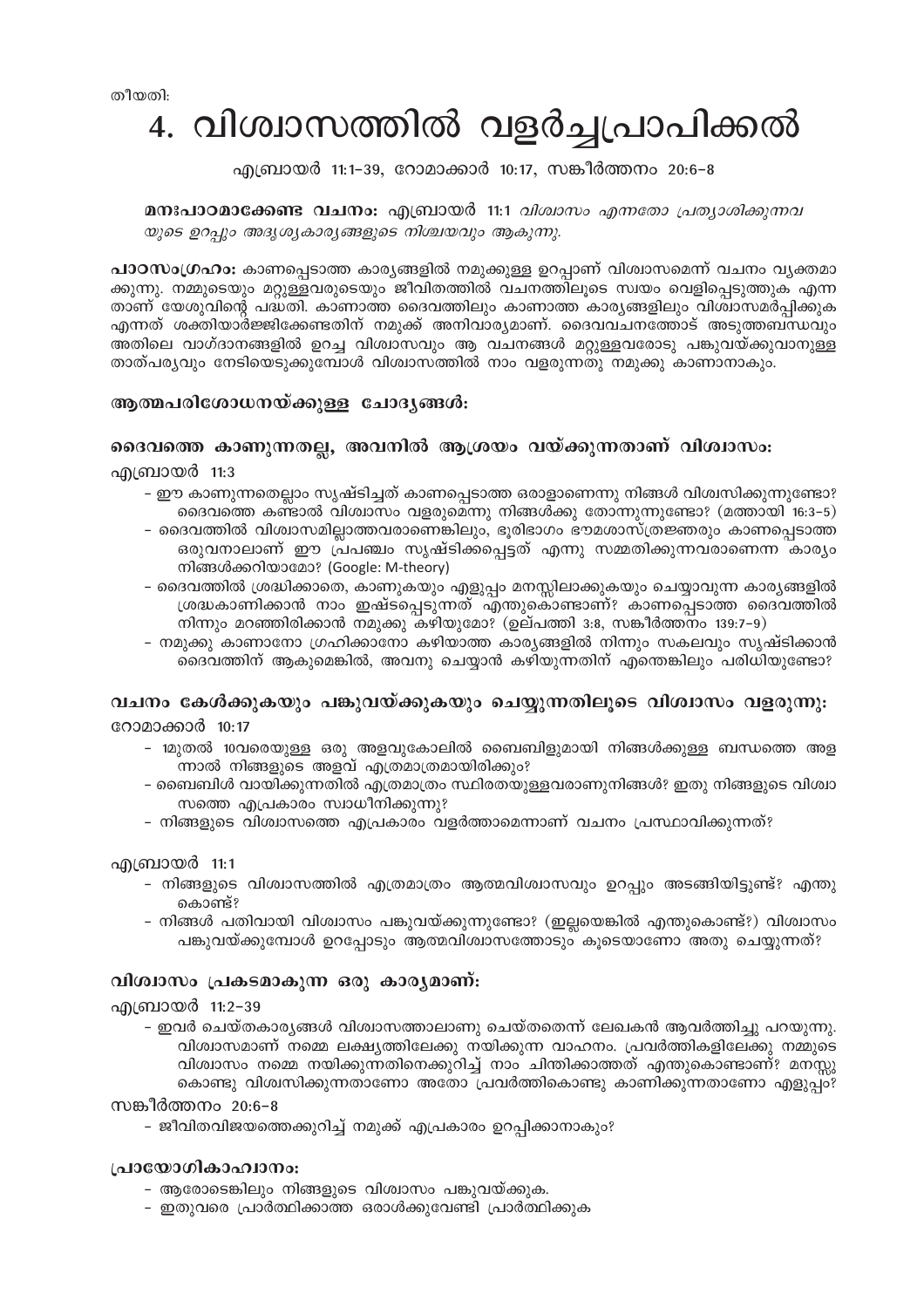### 5. നവമാധ്യമങ്ങളും സോഷ്യൽമീഡിയയും

ഗലാതൃർ 5:13-18, എബ്രായർ 12:1-3

മനഃപാഠമാക്കേണ്ട വചനം: 1 കൊരിന്ത്യർ 6:12 *എനിക്കെല്ലാം അനുവദനീയമാണ് എന്നാൽ* എല്ലാം പ്രയോജനകരമല്ല. എനിക്കെല്ലാം അനുവദനീയമാണ് എന്നാൽ ഞാൻ ഒന്നിനും അധീനനാകു കയില്ല.

**പാഠസംഗ്രഹാ:** ഇലക്ട്രോണിക് ഉപകരണങ്ങളും സോഷ്യൽ മീഡിയയുമെല്ലാം നമ്മുടെ അനുദിനജീവിത ത്തിന്റെ ഭാഗമായ ഒരു ആധുനികലോകത്തിലാണ് നാമിന്നു ജീവിക്കുന്നത്. സകല നിയന്ത്രണരേഖകളും മറിക ടക്കുന്ന തരത്തിലുള്ളവയാണ് ഈവക കാര്യങ്ങൾ. സോഷ്യൽമീഡിയയിൽ സജീവമായിരിക്കുന്നവരെക്കുറിച്ചു നടത്തുന്ന പഠനങ്ങൾ തെളിയിക്കുന്നത് അവരിൽ അസന്തുഷ്ടിയും ഏകാന്തതയും വിഷാദവും വിളറിയ സാമൂ ഹ്യബന്ധങ്ങളും അപര്യാപ്തമായ ആശയവിനിമയവും വർദ്ധിച്ചുവരികയാണെന്നാണ്. ആധുനിക സാങ്കേതിക വിദ്യകൾ പരസ്പരം ബന്ധപ്പെടുകയെന്ന കാര്യം ആഘോഷമാക്കുന്നു, എന്നാൽ ഏകാന്തതയെ പ്രോത്സാഹിപ്പി ക്കുകയും ചെയ്യുന്നു എന്നാണ് ഒരു ഗവേഷകൻ ചൂണ്ടിക്കാണിക്കുന്നത്. ഈവക കാര്യങ്ങളൊന്നും തെറ്റായതോ സാത്താന്യമായതോ അല്ലെങ്കിലും, പരിശോധിക്കാതെവിട്ടാൽ അവ നമ്മെ അടിമത്തത്തിലേക്കും ഏകാന്തതയി ലേക്കും തള്ളിവിടുന്നു.

#### ആത്മപരിശോധനയ്ക്കുള്ള ചോദൃങ്ങൾ:

ഗലാതൃർ 5:13–18

- നാം സ്വതന്ത്രരായിരിക്കണമെന്നതാണ് ദൈവഹിതം. ഈ സ്വാതന്ത്ര്യത്തെ നമുക്ക് എപ്രകാരം നിർവ്വചി ക്കാൻ കഴിയും? ദൈവത്തിന്റെ നിർവ്വചനം നിങ്ങളുടേതുപോലെതന്നെ ആയിരിക്കുമോ?
- സാധാരണഗതിയിൽ നാം സ്വാതന്ത്ര്യത്തെ എപ്രകാരമാണ് ഉപയോഗിക്കുന്നത്? എന്തുകൊണ്ടാണിത്?
- വാ 14-15. യഥാർത്ഥമായതും സ്നേഹപൂർണ്ണമായതുമായ ബന്ധങ്ങൾ പണിയപ്പെടുവാനാണ് ഈ
- സ്വാതന്ത്ര്യം നമുക്കു നല്കിയിരിക്കുന്നത്, മറ്റുള്ളവരെ കടിച്ചുകീറുകയും വിഴുങ്ങുകയും ചെയ്യാനല്ല. സോഷ്യൽ മീഡിയയിലായിരിക്കുമ്പോഴോ എസ്എംഎസ് അയക്കുമ്പോഴോ ഒക്കെ മറ്റുള്ളവരുടെ വികാ രങ്ങളും പ്രതികരണങ്ങളുമെല്ലാം ശരിയായ രീതിയിൽ കാണുവാനും, മറ്റുള്ളവർ നാം പങ്കുവയ്ക്കുന്ന കാര്യങ്ങളോട് എപ്രകാരം പ്രതികരിക്കുന്നുവെന്നോ അവരെ അത് എപ്രകാരം ബാധിക്കുന്നുവെന്നോ മനസ്സിലാക്കുവാനും കഴിയുന്നില്ല. അതിനാൽ അടിച്ചേല്പിക്കൽ ഒരു പൊതുകാര്യമായി സോഷ്യൽ മീഡിയയിൽ പ്രകടമാകുന്നു. നിങ്ങളുടെ എസ്എംഎസും സോഷ്യൽ മീഡിയ കുറിപ്പുകളും എന്തിനെ യാണ് ഓർമ്മപ്പെടുത്തുന്നത് – സ്നേഹത്തിലുള്ള ശുശ്രൂഷയാണോ അതോ കടിച്ചുകീറലും വിഴുങ്ങ ലുമാണോ? മറ്റുള്ളവർ നിങ്ങളുടെ പെരുമാറ്റത്തെക്കുറിച്ചു പറയുന്നത് എപ്രകാരമായിരിക്കും?
- കടിച്ചുകീറുകയും വിഴുങ്ങുകയും ചെയ്യുന്ന രീതിയിലുള്ള കാര്യങ്ങൾ നാം സ്ഥിരമായി കാണുകയും കേൾക്കുകയും ചെയ്യുമ്പോൾ അതു നമ്മുടെ മനസ്സിനെയും ചിന്തകളെയും ബന്ധങ്ങളെയും എപ്ര കാരം സ്വാധീനിക്കും?
- വാ 16. ആത്മാവിനെ അനുസരിച്ചു ജീവിക്കാൻ പൗലോസ് സകലരെയും ഉദ്ബോധിപ്പിക്കുന്നു. എന്താണ്
- ഇതിന്റെ അർത്ഥം? നമ്മുടെ പാപരീതികളിൽനിന്നും മാറിനിൽക്കാൻ ഇതിനാൽ നമുക്ക് എങ്ങനെ കഴിയും?
- വാ 17–18. നമുക്കുമുന്നിൽ തിരഞ്ഞെടുക്കാനുള്ള വഴികളെക്കുറിച്ച് പൗലോസ് ഇവിടെസംസാരിക്കുന്നു. നാം ചെയ്യുന്ന ഓരോന്നും ആത്മാവിനെ അനുസരിച്ചോ അല്ലെങ്കിൽ പാപപ്രകൃതിയെ അനുസരിച്ചോ ചെയ്യാൻ നമുക്കാവും. സാങ്കേതികവിദൃകൾ നാം ഉപയോഗിക്കുന്നതു നോക്കുമ്പോൾ ഏതു രീതി

ളുടെ മീഡിയപേജുകളിൽ ഉണ്ടോ?

ക്കാനാണോ നിങ്ങൾ താത്പര്യപ്പെടുന്നത്?

എബ്രായർ 12:1-3

ത്തുകയും ചെയ്യുന്ന കാര്യങ്ങളെക്കുറിച്ചാണ് പൗലോസ് ഇവിടെ സംസാരിക്കുന്നത്. ഇലക്ട്രോണിക് ഉപകരണ

ങ്ങളുടെ ഉപയോഗം നമുക്ക് ഒരു തടസ്സമാകുന്നുണ്ടോ? ഇക്കാര്യങ്ങൾ പരിഗണിക്കുക:

– നമ്മുടെ ആത്മീയഓട്ടത്തെ തകർക്കുന്ന പാപങ്ങളെക്കുറിച്ചല്ല പകരം നമ്മെ ഭാരപ്പെടുത്തുകയും തടസ്സപ്പെടു

- ഒരുദിവസം ശരാശരി എത്രസമയം ഞാൻ ഫോണിലോ സോഷ്യൽമീഡിയയിലോ ചിലവഴിക്കുന്നുണ്ട്? – നിങ്ങളുടെ നായകരോ മാതാപിതാക്കളോ കാണാതെ മറച്ചുവയ്ക്കുന്ന എന്തെങ്കിലും കാര്യങ്ങൾ നിങ്ങ

– മറ്റുള്ളവരുമായി മുഖാമുഖം സമ്പർക്കത്തിലാകുന്നതിലും കൂടുതൽ സോഷ്യൽ മീഡിയയിൽ ആയിരി

- നിങ്ങൾ സെർച്ചുചെയ്യുന്ന കാര്യങ്ങൾ നിങ്ങളെ വളർത്തുന്നവയാണോ അതോ തടസ്സപ്പെടുത്തുന്നവ

## യാണ് കൂടുതൽ പ്രകടമായത്?

 $\omega$ ocamo? - യേശുവിൽ ദൃഷ്ടി ഉറപ്പിക്കുമ്പോൾ ഈ തടസ്സങ്ങളെ നിങ്ങൾ എപ്രകാരം കൈകാര്യം ചെയ്യും?

- പ്രായോഗികാഹ്വാനം:
	- നിങ്ങളുടെ ഫോണിൽനിന്നോ സോഷ്യൽമീഡിയയിൽ നിന്നോ വെളിയിൽ കളയേണ്ട കാര്യങ്ങൾ എന്തെ ങ്കിലുമുണ്ടോ എന്നു പരിശോധിക്കുക (സുഹൃദ്ബന്ധമോ, ചിത്രങ്ങളോ, വീഡിയോയോ, സന്ദേശങ്ങളോ,
	- ചിലപ്പോൾ അക്കൗണ്ട്തന്നെയോ)? ഇന്നുതന്നെ അതു ചെയ്യുക. യേശുവിൽ ദൃഷ്ടി ഉറപ്പിക്കുക.
	- ഇതുവരെ പ്രാർത്ഥിക്കാത്ത ഒരാൾക്കുവേണ്ടി പ്രാർത്ഥിക്കുക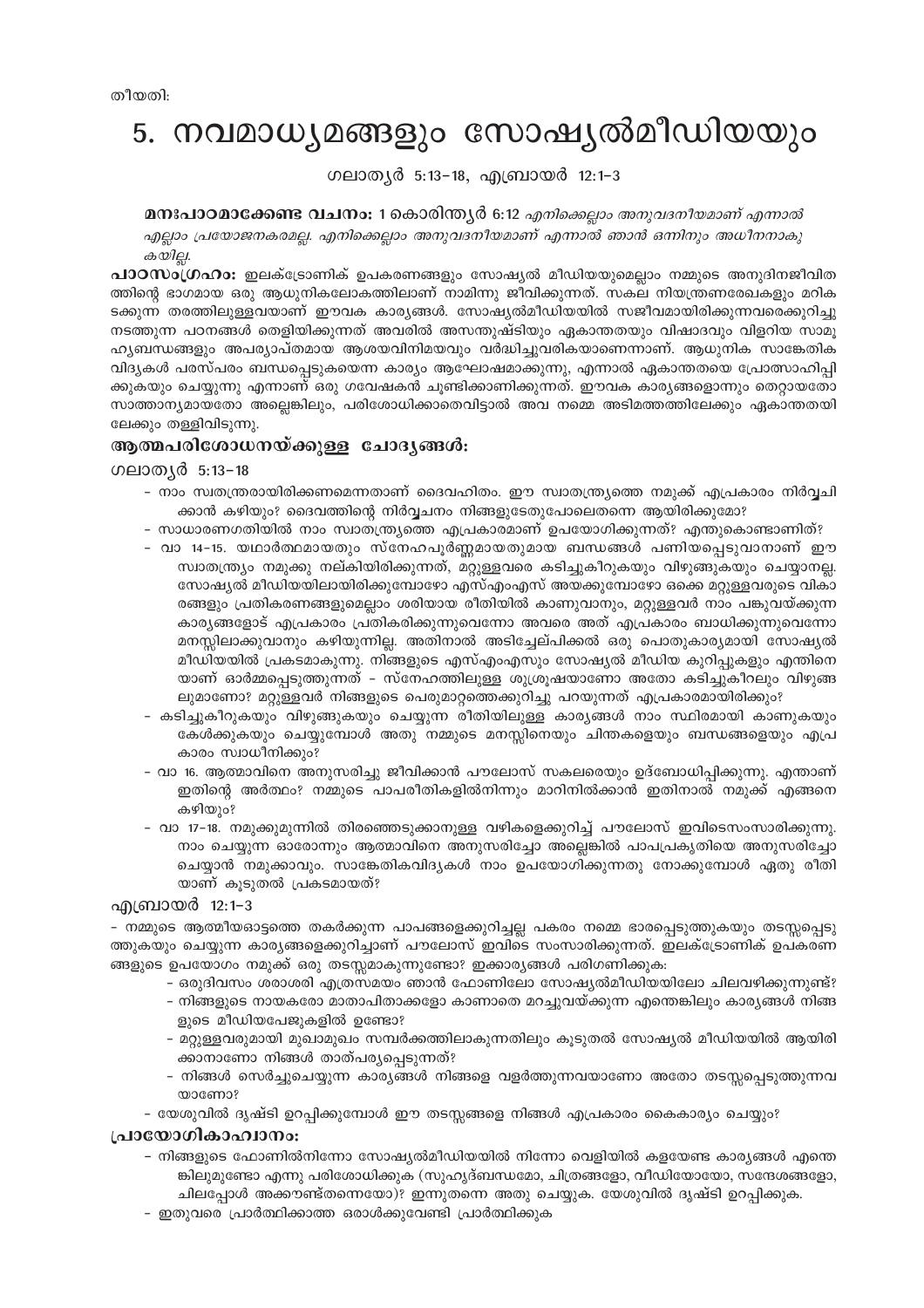### 6. ദൈവത്തിലുള്ള സ്വാതന്ത്ര്യം

ഗലാതൃർ 5:1, യോഹന്നാൻ 8:31-32, റോമാക്കാർ 6:15-18

മനഃപാഠമാക്കേണ്ട വചനം: ഗലാതൃർ 5:1 *സാതന്ത്ര്യത്തിനായി ക്രിസ്തു നമ്മെ സ്വത* ന്ത്രരാക്കിയിരിക്കുന്നു. അതുകൊണ്ട് അതിൽ ഉറച്ചു നില്ക്കുവിൻ. അടിമനുകത്തിൽ വീണ്ടും അകപ്പെട്ടുപോകരുത്.

**പാഠസംഗ്രഹാ:** ലോകപ്രകാരമുള്ള സ്വാതന്ത്ര്യമെന്നത് തോന്നുന്നതെന്തും ചെയ്യാനുള്ള ഒഴികഴിവാ ണ്. എന്നാൽ ദൈവത്തിൽനിന്നുമുള്ള സ്വാതന്ത്ര്യം കുറ്റബോധത്തിൽനിന്നും ആകുലതകളിൽനിന്നും കയ്പിൽനിന്നും ഭയത്തിൽനിന്നുമൊക്കെയുള്ള വിടുതലാണ്. ജീവിതം പൂർണ്ണമായ ഒരു അർത്ഥത്തിൽ ജീവിക്കാനുള്ള സ്വാതന്ത്ര്യം. കാരാഗൃഹത്തിൽ ബന്ധനത്തിലായപ്പോൾ പോലും ദൈവത്തിൽ ആന ന്ദിച്ച ഒരു ജീവിതത്തിലൂടെ പൗലോസ് നമുക്കു മാതൃക കാണിക്കുന്നു. ദൈവത്തിൽ നിന്നും പൗലോ സിനെ അകറ്റിക്കൊണ്ടുപോകാൻ ഒരു ഫരിസേയനോ പടയാളിക്കോ കഴിഞ്ഞില്ല. ജീവിക്കുന്നതു ക്രിസ്തുവും മരിക്കുന്നതു ലാഭവുമാണെന്ന് ഫിലിപ്പിയർ 1:21ൽ പൗലോസ് എഴുതിവച്ചിരിക്കുന്നു. തന്നെ കൊല്ലുവാൻ തുനിയുന്നവൻ പോലും തനിക്കു ചെയ്യുന്നത് ഒരു ഉപകാരമാണെന്നാണ് പൗലോസ് പരി ഗണി്ച്ചത്. മരണഭയം അവനിനില്ലായിരുന്നു, അതിനാൽ മരണത്തിന് അവനെ തടയാനായില്ല. കാരണം സ്വർഗ്ഗത്തിലേക്കാണു തന്റെ യാത്രയെന്ന് പൗലോസിന് അറിയാമായിരുന്നു. ഭയമോ കുറ്റബോധമോ അവനിൽ ഉണ്ടായതുമില്ല. ഒരു നിയമവും എതിരുനില്ക്കാത്ത, ദൈവത്തെമാത്രം പ്രീതിപ്പെടുത്തുന്ന ഒരു ജീവിതമാണ് പൗലോസിന് ഈ സ്വാതന്ത്ര്യം നേടിക്കൊടുത്തത്. (ഗലാതൃർ 5:22)

#### ആത്മപരിശോധനയ്ക്കുള്ള ചോദൃങ്ങൾ:

#### യോഹന്നാൻ 8:31-36

- നമ്മെ അടിമകൾ ആക്കുന്നത് എന്താണെന്നാണ് യേശു പറയുന്നത്?
- എന്താണ് അവർക്കു സ്വാതന്ത്ര്യം നല്കാൻ പോകുന്നതെന്ന് തന്നെ കേട്ട യഹൂദരോട് യേശു ചൂണ്ടിക്കാണിച്ചു. എന്താണത്? എപ്രകാരമാണ് അതുനമ്മെ സ്വതന്ത്രമാക്കുന്നത്?
- തന്നെ കേട്ട യഹൂദർ സ്വതന്ത്രരാകണമെന്ന് യേശു ആഗ്രഹിച്ചു, നമ്മെക്കുറിച്ചും യേശു അതു തന്നെ ആഗ്രഹിക്കുന്നു. അതിനായിട്ടാണ് നമ്മെ വിളിച്ചിരിക്കുന്നതും. എന്താണു നമ്മെ ശിഷ്യ ത്വത്തിലേക്കു നയിക്കുന്നത്? എങ്ങനെയാണ് അതു നമ്മെ സ്വതന്ത്രമാക്കുന്നത്?

#### റോമാക്കാർ 6:15–18

- സഭ കൃപയ്ക്കു കീഴിലാണെന്ന് പൗലോസ് പഠിപ്പിക്കുന്നു. നിങ്ങളെ സംബന്ധിച്ച് കൃപയുടെ അർത്ഥം എന്താണ്? കൃപയും സ്വാതന്ത്ര്യവും തമ്മിലുള്ള ബന്ധമെന്താണ്?
- അവർ തങ്ങളെ സ്വയം അടിമപ്പെടുത്തണമെന്ന് പൗലോസ് പിന്നീടു പറഞ്ഞു. നീതിക്കായി നാം നമ്മെ അടിമപ്പെടുത്തുന്നതും പാപത്തിനായി അടിമപ്പെടുത്തുന്നതും തമ്മിലുള്ള വൃത്യാസം എന്താണ്?
- പാപത്തിലുള്ള അടിമത്തം നമ്മെ എന്തിലേക്കാണു നയിക്കുന്നത്?
- നീതിയെക്കുറിച്ചു സംസാരിക്കുമ്പോൾ പൗലോസ് അടിമത്തമെന്ന വാക്ക് ഉപയോഗിക്കുന്നത് എന്തുകൊണ്ടായിരിക്കും?
- പാപത്തിന്റെ അടിമയായാൽ നമ്മുടെ അവകാശങ്ങൾ എടുത്തുമാറ്റപ്പെടും. എന്നാൽ നീതിക്കായി അടിമപ്പെടുന്നത് നമ്മുടെ സ്വന്തം തീരുമാനമാണ്. ഇതേക്കുറിച്ചു നിങ്ങൾക്ക് എന്തു തോന്നുന്നു?

#### ഗലാതൃർ 5:1

- നിങ്ങളെ ഭാരപ്പെടുത്തുന്ന പാപം എന്താണ്?
- ഇതിൽനിന്നും നിങ്ങളെ മോചിപ്പിക്കാൻ കഴിയുന്നത് ആർക്കുമാത്രമാണ്? നിങ്ങളെ സംബന്ധിച്ച് ഇതിന്റെ അർത്ഥം എന്താണ്?

- നിങ്ങൾ സ്വന്ത്രനായി കാണാൻ ആഗ്രഹിക്കുന്ന കാര്യം എഴുതുക. നിങ്ങളുടെ ആത്മീയ പിതാക്ക ന്മാരോട് ഇക്കാര്യം പങ്കുവയ്ക്കുക, യേശുവിന്റെ സഹായം എപ്രകാരം എടുക്കാൻ കഴിയും
	- എന്ന് ആരായുക.
- ഇതുവരെ പ്രാർത്ഥിക്കാത്ത ഒരാൾക്കുവേണ്ടി പ്രാർത്ഥിക്കുക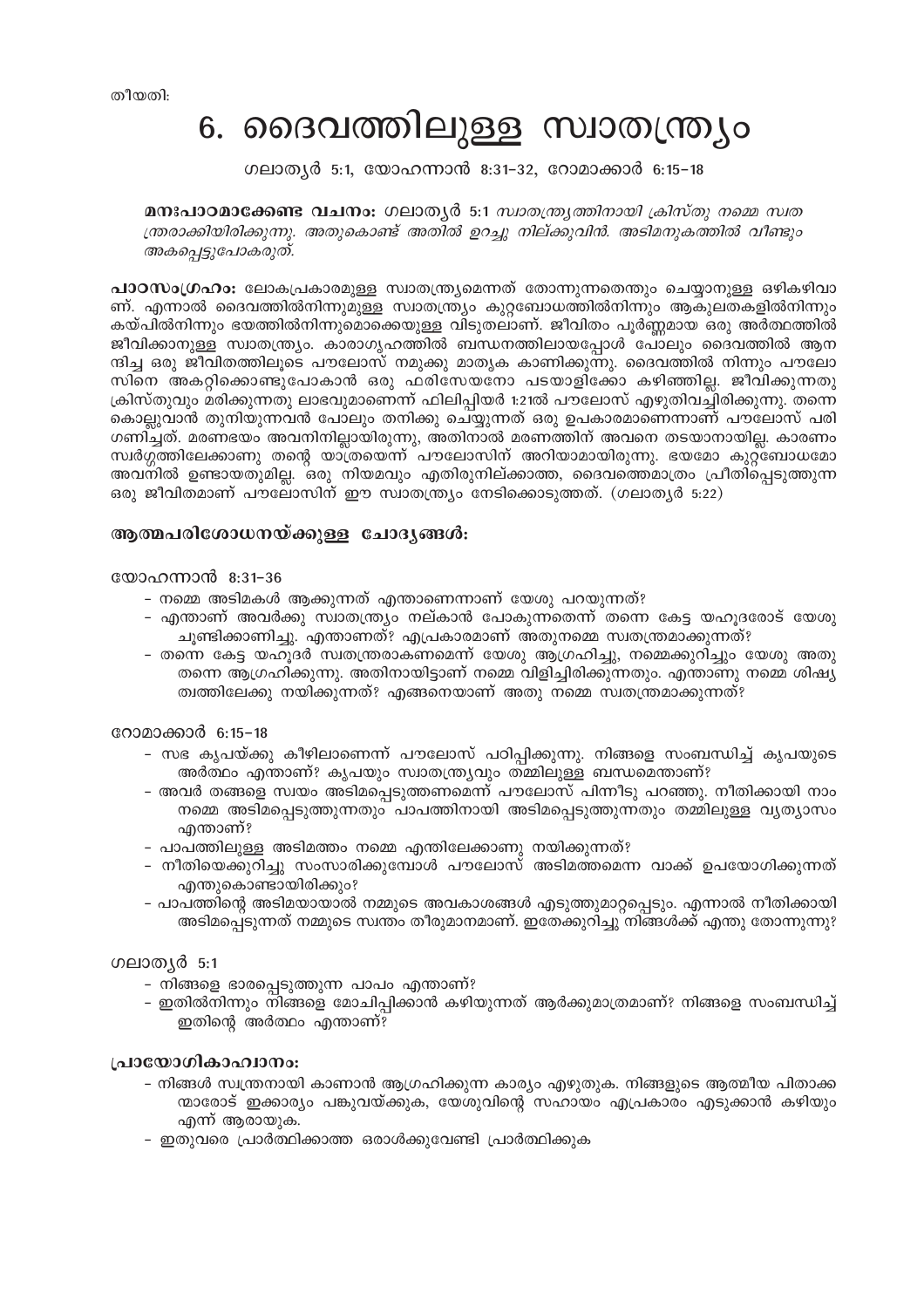### 7. മാതാപിതാക്കളോടുള്ള ബഹുമാനം

#### എഫേസ്യർ 6:1-4, സദൃശവാകൃങ്ങൾ 1:8

മനഃപാഠമാക്കേണ്ട വചനം: കൊലോസ്യർ 3:20 മക്കളേ, നിങ്ങളുടെ അമ്മയപ്പന്മാരെ സകലത്തിലും അനുസരിപ്പിൻ, അതു കർത്താവിനു പ്രസാദമല്ലോ.

പാഠസംഗ്രഹാ: മാതാപിതാക്കളെ അനുസരിക്കുകയും ആദരിക്കുകയും ചെയ്യേണ്ടതിന്റെ പ്രാധാന്യം മനസ്സിലാക്കാൻ വേണ്ടിയാണ് ഈ പാഠഭാഗം തയ്യാറാക്കിയിരിക്കുന്നത്. ഈ വചനങ്ങളിലൂടെ ദൈവ ത്തിന്റെ മനോഭാവം നമുക്കു മനസ്സിലാക്കാൻ കഴിയും.

#### ആത്മപരിശോധനയ്ക്കുള്ള ചോദൃങ്ങൾ:

#### എഫേസ്യർ 6:1–4

- ഈ കല്പനയുടെ പ്രാധാന്യം എത്രമാത്രമാണെന്നാണ് നിങ്ങൾ കരുതുന്നത്? എന്തുകൊണ്ടാണ് ഇതാണുശരിയെന്നു പറയുന്നത്?
- ഒരാളോടുള്ള ആദരവ് എപ്രകാരമൊക്കെയാണ് നമുക്കു പ്രദർശിപ്പിക്കാൻ സാധിക്കുന്നത്? നമ്മുടെ മാതാപിതാക്കളെ സംബന്ധിച്ച് ഇതെപ്രകാരം പ്രകടിപ്പിക്കാൻ സാധിക്കും?
- വാഗ്ദാനത്തോടുകൂടിയ ഒരു കല്പനയാണിതെന്നാണ് പൗലോസ് പറയുന്നത് എന്താണ് ഈ വാഗ്ദാനം? മാതാപിതാക്കളോടുള്ള ആദരവ് ഈ വാഗ്ദാനത്തെ എപ്രകാരം നിറവേറ്റുന്നു?
- മാതാപിതാക്കളെ അനുസരിക്കാതെ നടക്കുമ്പോൾ നിങ്ങളുടെ ജീവിതത്തിൽ എന്തൊക്കെയാണ് സംഭവിക്കാറുള്ളത്? നിങ്ങൾ എന്തൊക്കെ വികാരങ്ങളിലൂടെയാണ് കടന്നുപോകാറുള്ളത്?
- മക്കളെ പ്രകോപിപ്പിക്കരുതെന്നഭാഗം ഈ വചനത്തിൽ ഉൾക്കൊള്ളിച്ചിരിക്കുന്നത് എന്തുകൊ ണ്ടായിരിക്കും?
- കർത്താവിന്റെ ശിക്ഷണത്തിലും നിർദ്ദേശത്തിലും മാതാപിതാക്കൾ (വേറെ ആളുകളല്ലാതെ) മക്കളെ വളർത്തണമെന്ന് ഉപദേശിക്കുന്നത് എന്തുകൊണ്ടായിരിക്കും?

#### പുറപ്പാട് 21:17

- ഈ ശിക്ഷ വളരെ കൂടുതലായിപ്പോയി എന്നു നിങ്ങൾക്കു തോന്നുന്നുണ്ടോ? എന്തുകൊണ്ട്?
- മാതാപിതാക്കളെ അനുസരിക്കേണ്ടതിന്റെ പ്രാധാന്യം നിങ്ങൾക്കു മനസ്സിലാകുന്നുണ്ടോ? വിശ ദാംശങ്ങൾ എന്തൊക്കെയാണ്?
- മോശ ഇവിടെ മുന്നോട്ടുവയ്ക്കുന്ന നീതിസാരമെന്താണ്?

- മാതാപിതാക്കളോടുള്ള ആദരവുപ്രകടിപ്പിക്കാനായി ഒരു വഴികണ്ടെത്തുക കാർഡ് എഴുതു കയോ മറ്റോ.
- അനുസരിക്കാനും ആദരിക്കാനുമുള്ള തീരുമാനമെടുത്തുകൊണ്ട് അവരുമായുള്ള ബന്ധം ശക്തി പ്പെടുത്തുക. (ഈ വെല്ലുവിളി ഇന്നത്തേക്കുവേണ്ടിമാത്രമുള്ളതല്ല, ജീവിതാവസാനം വരെ കാത്തുസൂക്ഷിക്കാനുള്ളതാണ്)
- ഇതുവരെ പ്രാർത്ഥിക്കാത്ത ഒരാൾക്കുവേണ്ടി പ്രാർത്ഥിക്കുക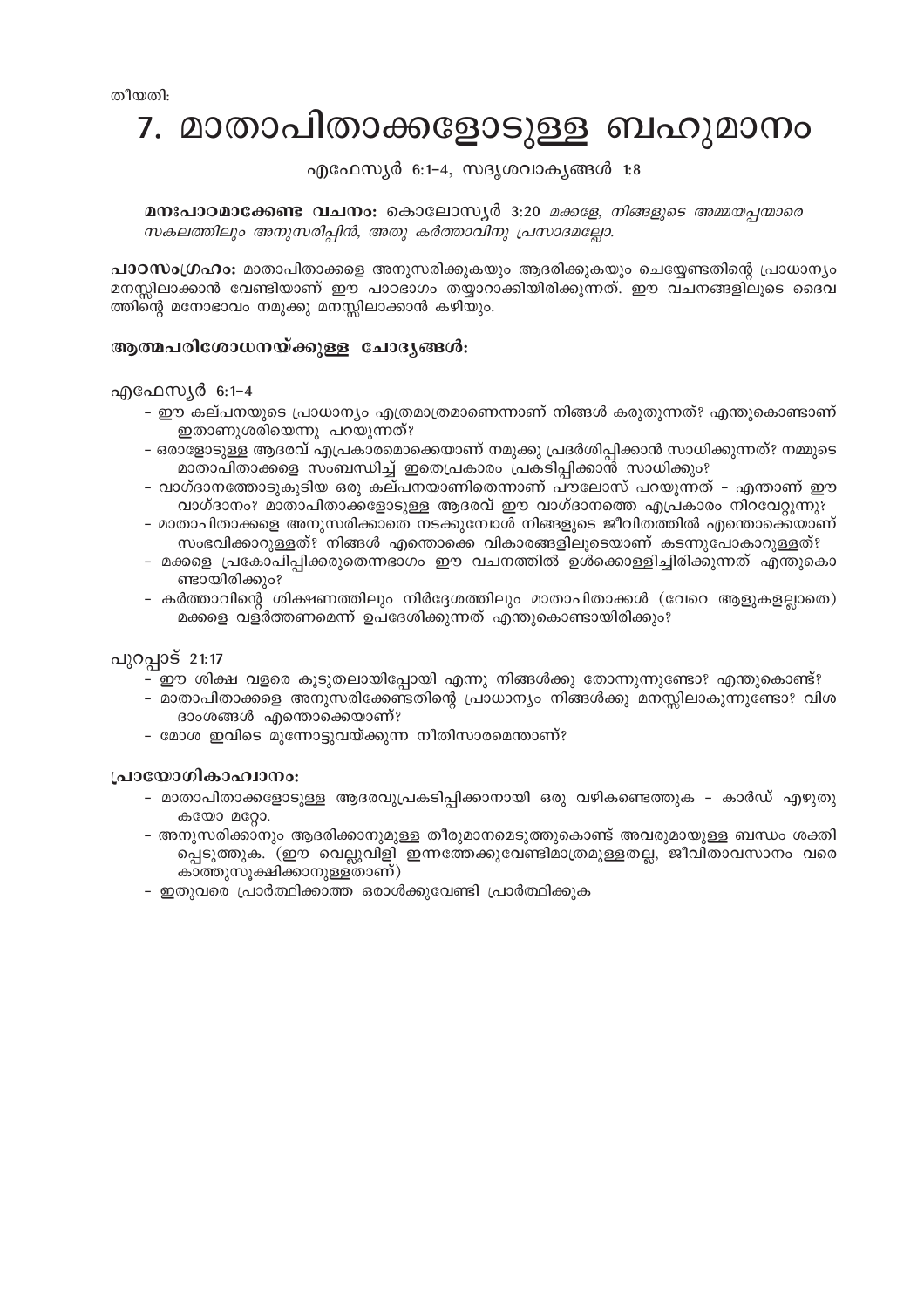### 8. വിനയം

### ഫിലിപ്പിയർ 2:3–4, സദൃശവാകൃങ്ങൾ 11:2, 1 പത്രോസ് 5:5–6

മനഃപാഠമാക്കേണ്ട വചനം: യാക്കോബ് 4:10 *ദൈവസനിധിയിൽ നിങ്ങളെത്തന്നെ* താഴ്ത്തുവിൻ; എന്നാൽ അവിടുന്ന് നിങ്ങളെ ഉയർത്തും.

**പാഠസംഗ്രഹാ:** യേശുവിന് അനുരൂപമായി ജീവിക്കണമെങ്കിൽ നമ്മുടെ ചിന്തയിലും സംസാരത്തിലും പ്രവർത്തിയിലും നാം എളിമപ്പെടേണ്ടതുണ്ട്. അനുഗ്രഹവും കൃപയും നമ്മിൽ നിരന്തരം ചൊരിയുന്ന ഒരുവനാണു ദൈവം. നാമും അവനെപ്പോലെ എളിമപ്പെടേണ്ടതുണ്ട്, അഹങ്കാരികൾ ആകാതെ. അവനെ മഹത്വപ്പെടുത്തിയുള്ള ഒരു ജീവിതത്തിനു തടസ്സമായി നമ്മുടെ ജീവിതത്തിലേക്ക് അഹങ്കാരം കടന്നുവ രാതെ നാം നോക്കേണ്ടതുണ്ട്.

#### ആത്മപരിശോധനയ്ക്കുള്ള ചോദൃങ്ങൾ:

#### ചിന്തകളിൽ ഉള്ള വിനയം:

ഫിലിപ്പിയർ 2:3-4

- നമ്മെക്കാൾ മികച്ചവരായി മറ്റുള്ളവരെ പരിഗണിക്കണമെന്ന് പൗലോസ് ആവശ്യപ്പെടുന്നു. നിങ്ങൾ ഇപ്രകാരമുള്ള ഒരാളാണോ? എന്തുകൊണ്ട്?
- നമ്മുടെ ചിന്തകളിൽ നമുക്കെപ്രകാരം എളിമപ്പെടാനാകും?

#### വാക്കുകളിൽ ഉള്ള വിനയം:

സദൃശവാകൃങ്ങൾ 11:2

- നമ്മുടെ സംസാരം അഹങ്കാരം നിറഞ്ഞതാകുന്ന വഴികൾ എന്തൊക്കെയാണ്?
- സംസാരത്തിൽ നാം എളിമയുള്ളവരാകണമെന്ന് വചനം അനുശാസിക്കുന്നതെന്തുകൊണ്ടാണ്?
- ഇന്നത്തെ നിങ്ങളുടെ സംസാരത്തിൽ എപ്രകാരം വിനയമുള്ളവരാകാം?

#### പ്രവർത്തികളിൽ ഉള്ള വിനയം:

1 പത്രോസ് 5:5-6

- വിശ്വാസത്തിൽമുതിർന്നവർക്കു കീഴ്വഴങ്ങി ജീവിക്കണമെന്ന് പത്രോസ് ആഹ്വാനം ചെയ്യുന്നു. ആരാണ് വിശ്വാസത്തിൽ മുതിർന്നവർ, അവർക്കു കീഴ്വഴങ്ങുന്നത് എപ്രകാരമൊക്കെയാണ്?
- കീഴ്വഴക്കമുള്ള ജീവിതം നയിക്കേണ്ടതിന് വിനയത്തിന് എത്രമാത്രം പ്രസക്തി ഉണ്ട്?
- താഴ്മ ധരിക്കുക എന്നുവച്ചാൽ എന്താണ് അർത്ഥം?
- ഏതൊക്കെ രീതിയിലാണ് നിങ്ങൾ യേശുവിനെ അനുകരിക്കാൻ പോകുന്നത്? മറ്റുള്ളവരുടെ താത്പര്യങ്ങളും ആവശ്യങ്ങളും നിറവേറ്റാൻ എത്രമാത്രം നിങ്ങൾക്കു കഴിയും?

- മാതാപിതാക്കൾ നിങ്ങളിൽ നിന്നും പ്രതീക്ഷിക്കാത്ത എന്തെങ്കിലും ഒരു കാര്യം വീട്ടിൽ ചെയ്യു
- തിരിച്ചൊന്നും പ്രതീക്ഷിക്കാതെ അഞ്ചുപേരെയെങ്കിലും പ്രോത്സാഹിപ്പിക്കുക.
- നിങ്ങളുടെ ചിന്തകളിലും വാക്കുകളിലും പ്രവർത്തികളിലും വിനയമുള്ളവരായി വളരുവാൻ ദൈവ ത്തോടു യാചിക്കുക.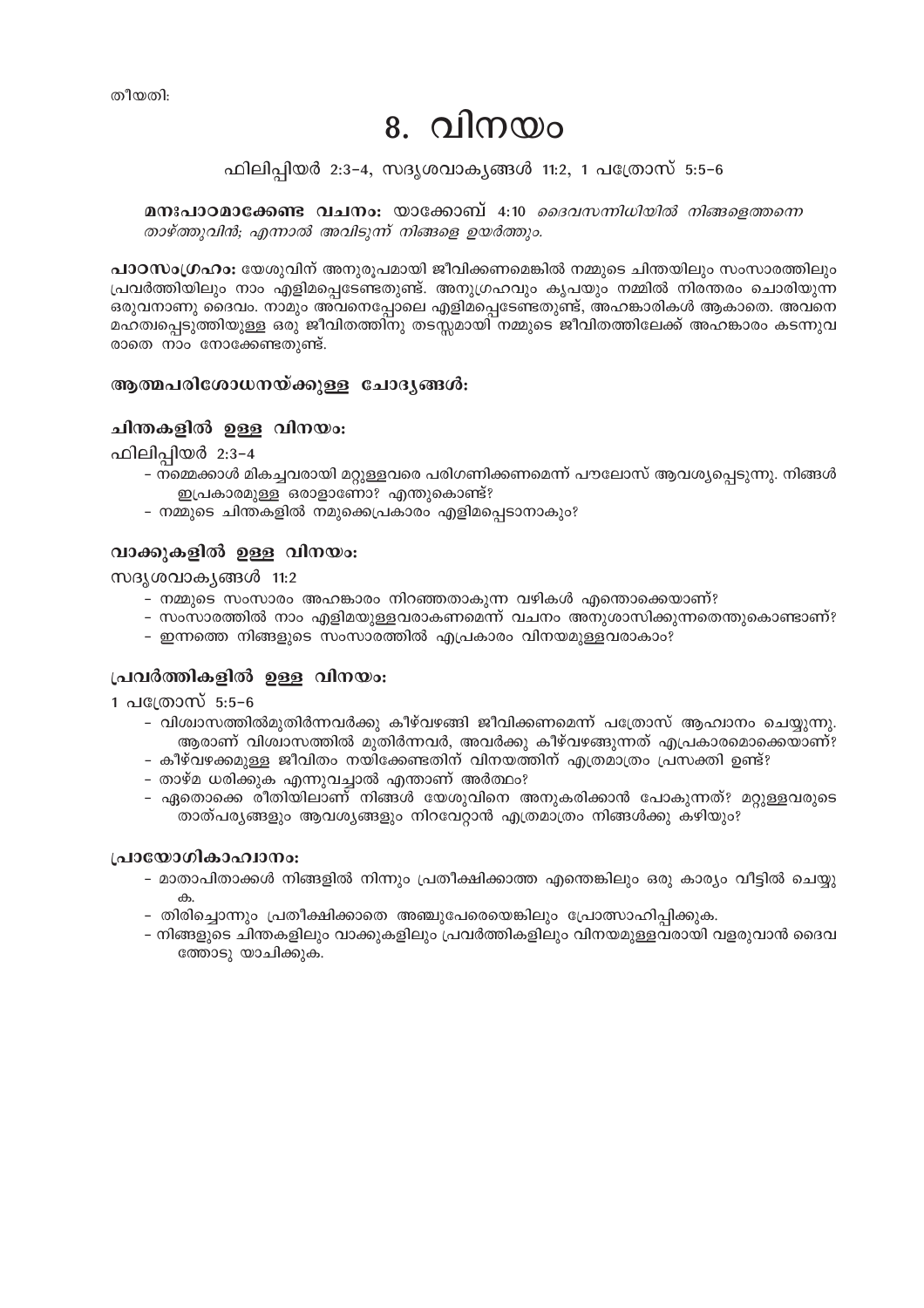### 9. ഹൃദയപരമാർത്ഥത

#### എഫേസ്യർ 4:25, ഉല്പത്തി 39

മനഃപാഠമാക്കേണ്ട വചനം: സങ്കീർത്തനം 25:21 *സതൃസന്ധതയും നീതിനിഷ്ഠയും* എന്നെ സംരക്ഷിക്കട്ടെ; എന്റെ പ്രത്യാശ അങ്ങയിൽ ആകുന്നുവല്ലോ.

**പാഠസംഗ്രഹം:** സത്യത്തിനുമുന്നിൽ യാതൊരു വിട്ടുവീഴ്ചയും ചെയ്യാതിരിക്കുന്ന ഒരു സ്വഭാവഗുണ മാണ് ഹൃദയപരമാർത്ഥത അല്ലങ്കിൽ സത്യസന്ധത. നിങ്ങൾ ജീവിക്കുന്നതു ദൈവത്തോടൊപ്പമാണ് എന്നു തെളിയിക്കുന്ന നല്ല ഒരു വഴിയാണ് പരമാർത്ഥത.

#### ആത്മപരിശോധനയ്ക്കുള്ള ചോദൃങ്ങൾ:

#### എഫേസ്യർ 4:25

- നിങ്ങളുടെ സത്യന്ധതയില്ലായ്മ മറ്റുള്ളവരെ എപ്രകാരം ബാധിക്കുന്നു?
- നിങ്ങളുടെ ഒരു നുണ നിങ്ങളുടെ ജീവിതത്തിൽ ഉണ്ടാക്കിയ വലിയകേടുപാടുകളെക്കുറിച്ചു ചിന്തി ക്കുക. ഇത്തരം കാര്യങ്ങൾ ഭാവിയിൽ ഉണ്ടാകാതിരിക്കാൻ നിങ്ങൾക്ക് എന്തു ചെയ്യാൻ സാധിക്കും?
- സത്യം സംസാരിക്കുന്നതും ഹൃദയ പരമാർത്ഥതയും തമ്മിലുള്ള ബന്ധം എന്താണ്?
- നാമെല്ലാം ഒരു ശരീരത്തിന്റെ ഭാഗമായതിനാൽ സത്യം സംസാരിക്കുന്നവരാകണമെന്ന് പൗലോസ് കല്പിക്കുന്നു. അവനവനെക്കുറിച്ചു മാത്രം ചിന്തിക്കാതെ മുഴുവൻ ആളുകളെക്കുറിച്ചും ചിന്തി ക്കുന്നതാണ് പരമാർത്ഥത. ഇതുപോലുള്ള ആത്മാർത്ഥ ആരെങ്കിലും കാണിച്ചത് നിങ്ങൾ കണ്ടിട്ടുണ്ടോ?

#### ഉൽപ്പത്തി 39

- തന്റെ സകലവീട്ടുകാര്യങ്ങളിലും മേലമ്പേഷകനായി ജോസഫിനെ നിയമിക്കാൻ പൊത്തിഫ റിനെ സഹായിക്കുന്ന വിധത്തിൽ അവൻ പരമാർത്ഥിയായിരുന്നു. എങ്ങനെയായിരിക്കും പൊത്തി ഫറിൽ ഇത്രമാത്രം സുരക്ഷിതബോധം ഉണ്ടായത്?
- പൊത്തിഫറുടെ ഭാര്യയിൽനിന്നും ഒരു പ്രലോഭനമുണ്ടായപ്പോൾ അതിനെ ചെറുത്തു നില്ക്കു കയും ആ സാഹചര്യം വിട്ട് അവൻ ഓടിപ്പോകുകയും ചെയ്തു. ഒരു സാഹചര്യത്തിൽ നിന്നും അകന്നുപോകണമെന്ന തീരുമാനമെടുക്കാൻ നിങ്ങളെ സഹായിക്കുന്നത് എന്തൊക്കെയായി രിക്കും? ശരിയല്ലാത്ത ഒരു കാര്യം ചെയ്യാനുള്ള സാഹചര്യം ഉണ്ടാകുമ്പോൾ അതിനെ ചെറുത്തു നില്ക്കാൻ എപ്രകാരം കഴിയും?
- പാപം ചെയ്യുന്നത് നീതി പ്രവർത്തിക്കുന്നതിനേക്കാൾ ബുദ്ധിമുട്ടേറിയത് എന്തുകൊണ്ടാണ്? സഹപാഠികളിൽനിന്നോ സഹപ്രവർത്തകരിൽ നിന്നോ സമ്മർദ്ദമുണ്ടാകുമ്പോൾ നമുക്കെപ്ര കാരം പരമാർത്ഥത കാണിക്കാൻ കഴിയും?

- എന്തെങ്കിലും കാര്യത്തിൽ നിങ്ങൾ സത്യസന്ധത പുലർത്താതിരുന്നിട്ടുണ്ടെങ്കിൽ വേണ്ടപ്പെട്ടവ രോടു ക്ഷമ ചോദിക്കാനുള്ള ഒരു സമയം ഇന്നുതന്നെ കണ്ടെത്തുക.
- സത്യസന്ധമായ ഒരു ജീവിതം നയിക്കുന്നതിൽ നിന്നും നിങ്ങളെ തടസ്സപ്പെടുത്തുന്ന എന്തൊക്കെ കാര്യങ്ങളിൽ നിന്നുമാണ് നിങ്ങൾ അകന്നുമാറേണ്ടത്? നിങ്ങളെ വഴിനടത്തുന്നവരോടോ മതാ പിതാക്കളോടോ ഇക്കാര്യം സംസാരിക്കുക.
- ഇതുവരെ പ്രാർത്ഥിക്കാത്ത ഒരാൾക്കുവേണ്ടി പ്രാർത്ഥിക്കുക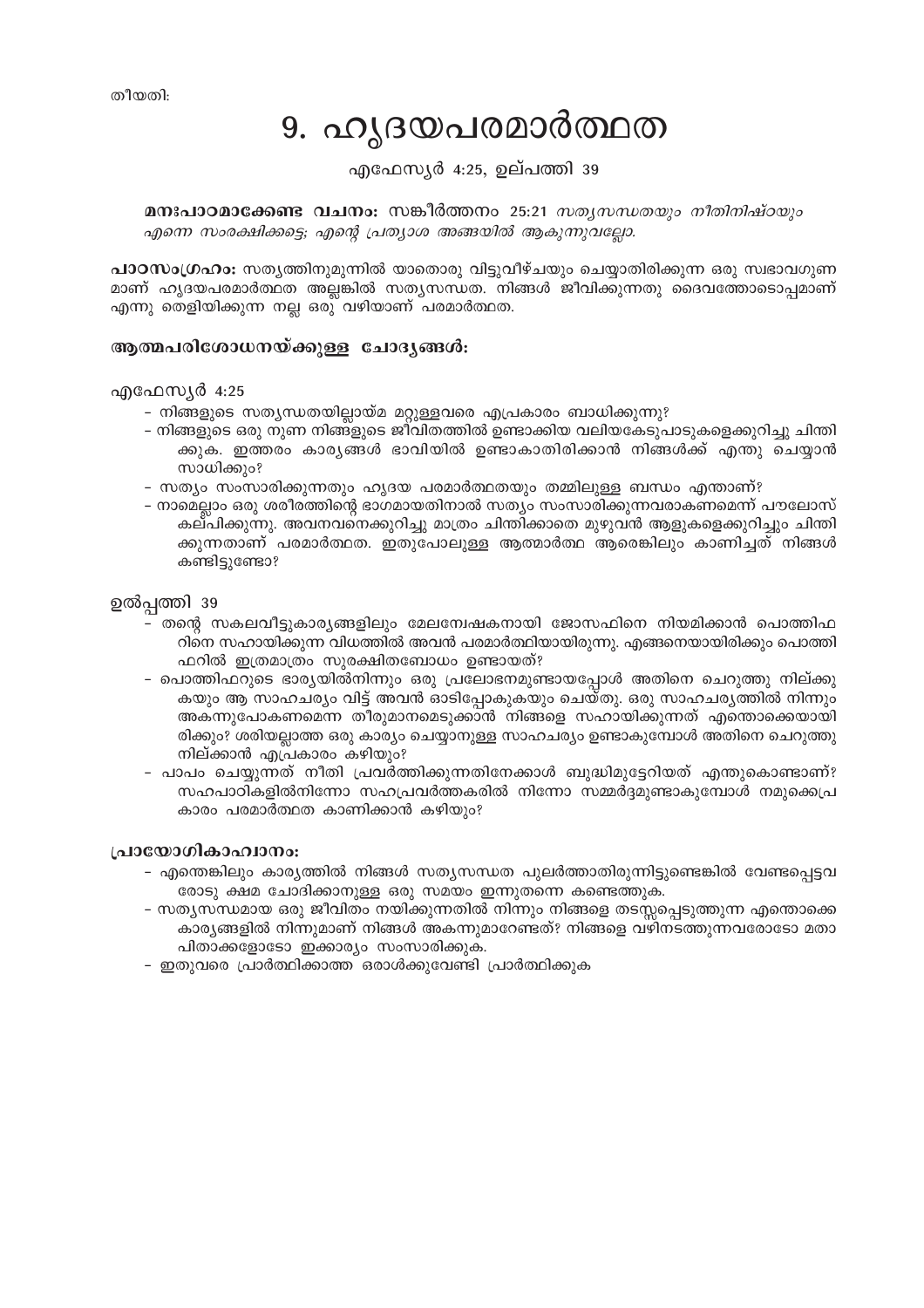### 10. മറ്റുള്ളവരോടുള്ള സ്നേഹം

1 യോഹന്നാൻ 4:7-11, 19-21, യോഹന്നാൻ 13:1-15, 1 കൊരിന്ത്യർ 13:5,8, ഏശയ്യ 54:10

മനഃപാഠമാക്കേണ്ട വചനം: യോഹന്നാൻ 13:34 ഒരു പുതിയ കല്പന ഞാൻ നിങ്ങൾക്കു തരുന്നു; നിങ്ങൾ അന്യോന്യം സ്നേഹിക്കണം. ഞാൻ നിങ്ങളെ സ്നേഹിച്ചതുപോലെ നിങ്ങളും അന്യോന്യം സ്നേഹിക്കണം.

പാഠസംഗ്രഹാ: സ്നേഹിക്കപ്പെടാനുള്ള ആഗ്രഹം എല്ലാവർക്കുമുണ്ട്, ദൈവത്തിനുപോലും. ആരെങ്കിലും തങ്ങളെ സ്വീകരിക്കുകയും സ്നേഹിക്കുകയും ചെയ്തിരുന്നെങ്കിൽ എന്നു തീക്ഷ്ണമായി ആശിക്കുന്ന അനേക ലക്ഷങ്ങളുണ്ട്, എല്ലാദിവസവും നാം ഇത്തരക്കാരെ കാണുന്നുമുണ്ട്. ചിലപ്പോൾ നമ്മുടെ കുടുംബത്തിൽ പോലും ഇത്തരത്തിലൊരാളെ കാണാനായേക്കും. വ്യവസ്ഥകളില്ലാതെ സ്നേഹിക്കുന്ന ഒരുവനിലേക്ക് അടുക്കുകയെന്നതു മാത്രമാണ് ഏകപോംവഴി. ശരീരംതകർക്കപ്പെട്ട്, രക്തം വാർന്ന്, അവൻ ഈ ലോകത്തെ എന്നന്നേക്കുമായി മാറ്റി. അവന്റെ സൃഷ്ടികളുടെ ഹൃദയത്തെ സ്പർശിക്കാനായി നമ്മുടെ ജീവിതം ഉഴിഞ്ഞുവയ്ക്കാൻ തീരുമാന മെടുക്കുമ്പോഴാണ് മറ്റുള്ളവരെ നമുക്കു സ്നേഹിക്കാൻ കഴിയുക. തന്റെ വചനത്തിലൂടെ യേശു ഇതു നമ്മെ പഠിപ്പിക്കുന്നു.

#### ആത്മപരിശോധനയ്ക്കുള്ള ചോദൃങ്ങൾ:

#### പരാജയപ്പെടാത്ത സ്നേഹം:

#### ഏശയ്യാ 54:10

- ഇളക്കം തട്ടുന്ന കുന്നുകളും മലകളും നിങ്ങളുടെ ജീവിതത്തിൽ ഏവയാണ്?
- ദൈവം പറയുന്നു നമ്മോടുള്ള തന്റെ സ്നേഹം ഇളക്കം തട്ടാത്തതാണെന്ന്. ഈ വാകൃത്തിന് നിങ്ങളുടെ ജീവിതത്തിൽ ഉള്ള അർത്ഥം എന്താണ്?

#### യോഹന്നാൻ 13:1–15

- വാ 1. നമ്മോടുള്ള തന്റെ സ്നേഹം പ്രകടിപ്പിക്കാൻ യേശു കഠിനാധ്വാനം ചെയ്തു. എന്തുകൊണ്ട്?
- വാ 13–14. സ്ഥർഗ്ഗത്തിൽ വസിക്കേണ്ടതിനു പകരം മനുഷ്യരുടെ പാദങ്ങൾ കഴുകാൻ നമ്മുടെ കർത്താവു തയ്യാറായി. നമുക്കുവേണ്ടി അവൻ സ്വർഗ്ഗം ഉപേക്ഷിച്ചു. മറ്റുള്ളവരെ സ്നേഹിക്കുന്നതിൽനിന്നും നമ്മെ പിടിച്ചുവയ്ക്കുന്ന കാര്യങ്ങൾ എന്തൊക്കെയാണ്? യേശു ഇപ്രകാരമൊക്കെ തന്റെ ശിഷ്യന്മാരെ സ്നേഹി ച്ചിരിക്കെ, നമ്മെ സംബന്ധിച്ച് ഇതിന്റെയൊക്കെ അർത്ഥം എന്താണ്?

#### അവന്റെ കല്പന ഇതാണ്:

#### 1 യോഹന്നാൻ 4:7-11, 19-21

- എന്തുകൊണ്ടാണ് നാം മറ്റുള്ളവരെ സ്നേഹിക്കണമെന്ന് ദൈവവചനം ആവശ്യപ്പെടുന്നത്? നാലുകാര ണങ്ങളെങ്കിലും എഴുതുക.
- വാ 21. കല്പന എന്ന വാക്കിന്റെ അർത്ഥമെന്താണ്? യേശു സ്നേഹം ഒരു കല്പനയാക്കിയത് എന്തുകൊ ണ്ടായിരിക്കും?

#### നിലനില്ക്കുന്ന സ്നേഹം:

#### 1 കൊരിന്ത്യർ 13:5, 8

- വാ 5. സ്നേഹം സ്വാർത്ഥമല്ല എന്നതിന്റെ അർത്ഥമെന്താണ്? മറ്റുള്ളവരോടു നിങ്ങൾക്ക് ഇപ്പോഴുള്ള സ്നേഹത്തെ പരിശോധിക്കുക, അതു വചനപ്രകാരമുള്ളതാണോ അതോ സ്വാർത്ഥലാഭങ്ങൾക്കുവേ ണ്ടിയുള്ളതാണോ? ഇക്കാര്യത്തിൽ മറ്റുള്ളവർ നിങ്ങളെ വിലയിരുത്തുന്നത് എപ്രകാരമായിരിക്കും?
- വാ 8. സ്നേഹം ഉപേക്ഷവരുത്തുന്നില്ല. ആരെങ്കിലും നിങ്ങളെ ഉപേക്ഷിക്കുന്നതിനെക്കുറിച്ചു ചിന്തിക്കാൻ നിങ്ങൾക്കു കഴിയില്ല. മറ്റുള്ളവരുടെ കാര്യത്തിൽ ഉപേക്ഷവരുത്തുവാൻ കഴിയുന്നത് എപ്രകാരമൊ ക്കെയാണ്? മറ്റുള്ളവരോടുള്ള സ്നേഹത്തിൽ ഒരിക്കലും ഉപേക്ഷവരുത്താതിരിക്കുന്നതിന്റെ ലക്ഷണ ങ്ങൾ എന്തൊക്കെയാണ്? നിങ്ങളുടെമേലുള്ള ദൈവസ്നേഹം ഒരിക്കലും മായുന്നില്ല (ഏശയ 54:10)

- മറ്റുള്ളവർക്കുവേണ്ടി ജീവിതം ഉഴിഞ്ഞുവയ്ക്കുക, മറ്റുള്ളവരുടെ പാദം കഴുകുക എന്നതൊക്കെ എളുപ്പ മുള്ള കാര്യങ്ങളല്ല. എന്നാൽ നമ്മുടെ സ്നേഹം പ്രകടിപ്പിക്കാനുള്ള വഴികളാണിവ (യോഹന്നാൻ 13:1). നിങ്ങൾക്കു മറ്റുള്ളവരോടുള്ള സ്നേഹം പങ്കുവയ്ക്കുവാനുള്ള ഒരു വഴിയെക്കുറിച്ച് ഇന്നു ചിന്തി ക്കുക - ചെറിയകാര്യങ്ങളാണ് വലിയ സ്വാധീനമുണ്ടാക്കുന്നത്.
- ഇതുവരെ പ്രാർത്ഥിക്കാത്ത ഒരാൾക്കുവേണ്ടി പ്രാർത്ഥിക്കുക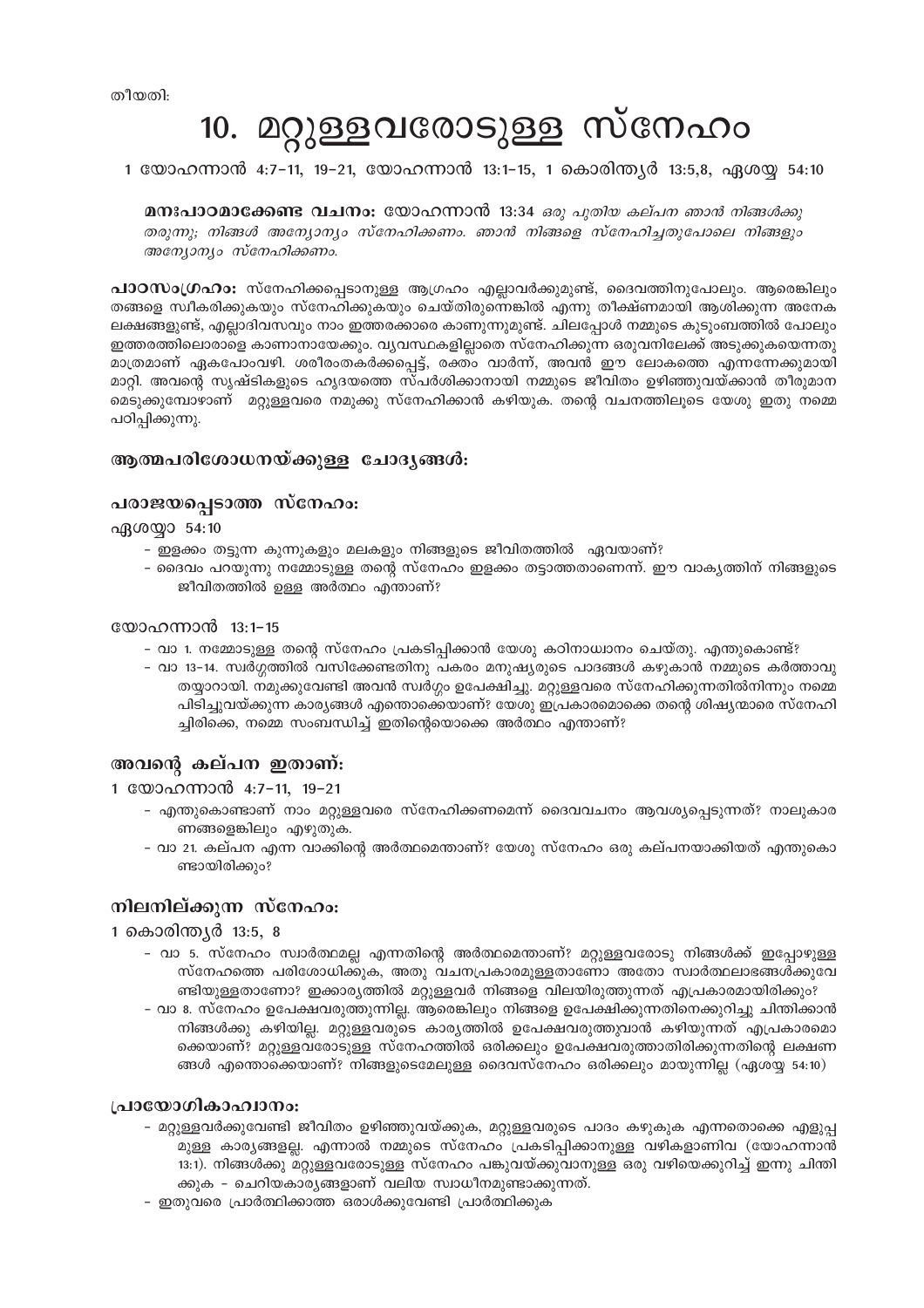### 11. പുൽതൊട്ടിലിലെ അത്ഭുതം

ലൂക്കോസ് 1:26-38, 2:1-20, മത്തായി 1:18-25

#### മനഃപാഠമാക്കേണ്ട വചനം: ലൂക്കോസ് 1:37 ദൈവത്തിന് ഒരു കാര്യവും അസാദ്ധ്യമല്ലല്ലോ.

പാഠസംഗ്രഹം: തങ്ങൾ ജീവിച്ചിരുന്ന സാഹചര്യങ്ങളിൽനിന്നും വ്യത്യസ്തമായി വിശ്വാസത്തിൽ ഉറച്ചുനിന്ന മറിയത്തെക്കുറിച്ചും ജോസഫിനെക്കുറിച്ചും ദൈവത്തിനുള്ള പദ്ധതി ഇവിടെ വിവരിക്കുന്നു. ദൈവത്തിനോടും പരസ്പരവും വിശ്വസ്തത പുലർത്തി അവർ ജീവിച്ചു. വിവാഹിതയല്ലാത്ത സ്ത്രീയെ ഗർഭിണിയായി കാണപ്പെട്ടാൽ വധിക്കപ്പെടണമെന്നാണ് അന്നത്തെ രീതി. വധിക്കപ്പെട്ടേ്ക്കാമെന്ന ഭീഷ ണിക്കുമുമ്പിലും ലോകത്തെ മാറ്റംവരുത്തുന്ന ദൈവപുത്രന്റെ ജനനത്തെ അവർ ഏറ്റെടുത്തു.

#### ആത്മപരിശോധനയ്ക്കുള്ള ചോദൃങ്ങൾ:

- ദൈവപുത്രനു ജന്മം നല്കുവാൻ പോകുന്നത് മറിയമാണെന്ന് ദൂതൻ അവളെ അറിയിച്ചപ്പോൾ മറിയത്തിന്റെ ഉള്ളിൽകൂടി കടന്നുപോയ ചിന്തകൾ എന്തെല്ലാമായിരിക്കും?
- കളങ്കപ്പെടാതെ മറിയം ഗർഭവതിയാകുന്നതിനെക്കുറിച്ച് ജോസഫും സംശയിച്ചു (മത്തായി 1:9–20). മറിയത്തെ രഹസ്യമായി ഉപേക്ഷിക്കാൻ തീരുമാനിച്ചെങ്കിലും കർത്താവിന്റെ ദൂതൻ പറഞ്ഞത നുസരിച്ച് അവളെ ഭാര്യയായി സ്ഥീകരിച്ചു. നിങ്ങളുടെ ജീവിതത്തിൽ എന്തെങ്കിലുമൊക്കെ സംശയങ്ങൾ ഉണ്ടായിട്ടുണ്ടോ? ലൂക്കോസ് 1:37 വായിക്കുക.
- ദൈവത്തിനു മറിയത്തോടു പ്രീതി തോന്നി എന്ന് ഗബ്രിയേൽ ദുതൻ അവളോടു പറഞ്ഞു. എന്തു കൊണ്ടായിരിക്കും ഇത്? ദൈവപ്രീതി നേടാനുള്ള വഴികൾ ഏവയെന്ന് എഴുതിവയ്ക്കുക.
- ഒരു കന്യകയിൽ നിന്നും യേശുപിറക്കുമെന്ന് പൂർവ്വകാലത്ത് എഴുതിവച്ചിരുന്നു, അതുപോലെ സംഭവിക്കുകയും ചെയ്തു. നിങ്ങൾ ചോദിച്ചപ്രകാരം ദൈവം പ്രവർത്തിച്ച ഏതെങ്കിലും അവ സരമുണ്ടായിട്ടുണ്ടോ? അസാധ്യമെന്നു നിങ്ങൾക്കു തോന്നു കാര്യങ്ങൾ എന്തൊക്കെയാണ്?

- അസാധ്യമാണെന്ന് ഇന്നുവരെ വിചാരിച്ചിരുന്ന എന്തെങ്കിലും കാര്യത്തിൽ ദൈവം പ്രവർത്തി ക്കാനായി ഇന്നുമുതൽ പ്രാർത്ഥിച്ചു തുടങ്ങുക, അതു സാദ്ധ്യമാകുന്നതു വരെ.
- ഇതുവരെ പ്രാർത്ഥിക്കാത്ത ഒരാൾക്കുവേണ്ടി പ്രാർത്ഥിക്കുക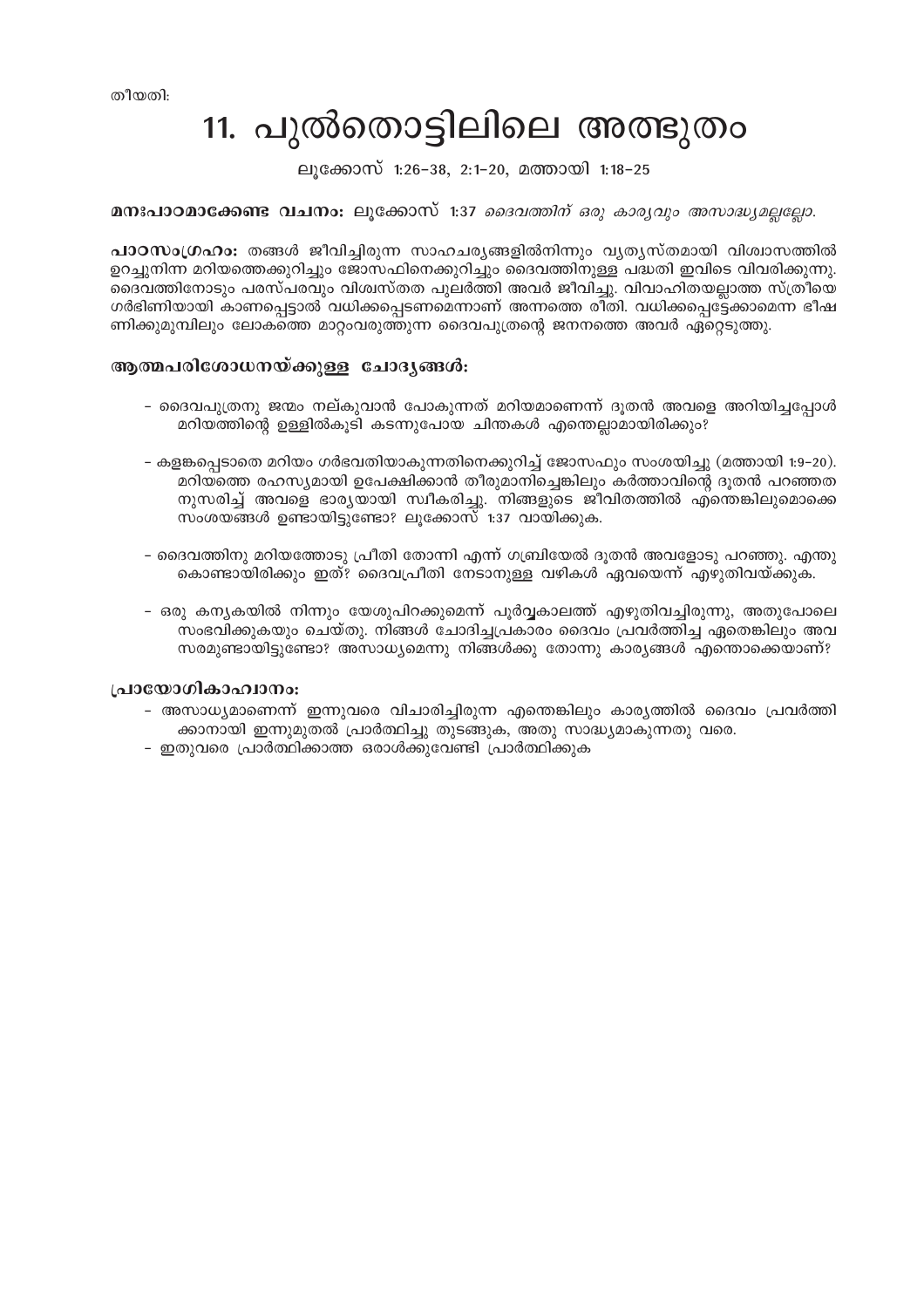### 12. സ്ഥിരപ്രയത്നം

യാക്കോബ് 1:2-4, ഉല്പത്തി 32:22-30

മനഃപാഠമാക്കേണ്ട വചനം: യാക്കോബ് 1:4 *നിങ്ങൾ ഒന്നിലും കുറവില്ലാതെ പക്വ* തയും പൂർണ്ണതയും ഉള്ളവരാകേണ്ടതിനു സഹിഷ്ണുത അതിന്റെ പൂർണ്ണഫലം പുറപ്പെടുവി ക്കട്ടെ.

പാഠസംഗ്രഹം: ദൈവവുമായുള്ള ബന്ധത്തിൽ സ്ഥിരപ്രയത്നത്തിന് വളരെയേറെ പ്രാധാന്യമുണ്ട്. സ്ഥിരപ്രയത്നം കൂടാതെ ദൈവവുമായും മറ്റുള്ളവരുമായും ആഴത്തിലുള്ള ബന്ധങ്ങൾ സ്ഥാപിക്കാൻ സാധ്യമാവില്ല.

#### ആത്മപരിശോധനയ്ക്കുള്ള ചോദ്യങ്ങൾ:

യാക്കോബ് 1:2-4

- സ്ഥിരോത്സാഹമുള്ളവരാകണം നാമെന്നു ദൈവം ആവശ്യപ്പെടുന്നത് എന്തുകൊണ്ടായിരിക്കും? ഇതിന്റെ പ്രാധാന്യമെന്താണ്?
- സ്ഥിരോത്സാഹത്തിന്റെ പ്രവർത്തിവഴികൾ ഏതൊക്കെയാണെന്നാണ് വചനം പറയുന്നത്? എന്തു കൊണ്ടാണ് സഹനം ഇതിന്റെ ഒരു ഭാഗമാകുന്നത്?
- സ്ഥിരോത്സാഹം നമ്മെ നയിക്കുന്നത് എന്തു ഗുണത്തിലേക്കാണ്? എങ്ങനെയാണ് ഇതു സംഭവി ക്കുന്നത്?
- നിങ്ങളുടെ ജീവിതത്തിൽ ഇപ്പോൾ സ്ഥിരോത്സാഹം വേണ്ട പ്രധാന മേഖല ഏതാണ്? എന്താണ് അതിന്റെ വിശദാംശങ്ങൾ?

ഉൽപ്പത്തി 32:22-30

- എന്തിനുവേണ്ടിയാണ് യാക്കോബ് സ്ഥിരോത്സാഹിയായത്? എപ്രകാരമാണ് അവൻ അതു ചെയ്തത്?
- വലിയ ഒരു ലക്ഷ്യം നമ്മുടെ ജീവിതത്തിൽ ഉള്ളപ്പോൾ നാം സ്ഥിരപ്രയത്നം ചെയ്യാൻ കഠിനാ ധ്വാനം ചെയ്യും. നിങ്ങളുടെ ജീവിതത്തിൽ ഇതുപോലെ കഠിനമായി യത്നിക്കുന്നവിധത്തി ലുള്ള ഒരു ജീവിതലക്ഷ്യമുണ്ടോ?
- ഈ ആഴ്ചയിൽ എന്തൊക്കെ പാപങ്ങൾക്ക് എതിരെയാണ് നിങ്ങൾ പൊരുതുന്നത്? സ്ഥിരോ ്ത്സാഹത്തോടെ പൊരുതാൻ എന്തൊക്കെ സഹായകമാകും?
- നേരം വെളുക്കുന്നതുവരെ യാക്കോബ് വിട്ടുകൊടുക്കാതെ പൊരുതി. നിങ്ങളുടെ ജീവിതത്തിലെ പ്രയാസങ്ങൾ മറികടക്കാൻ നിങ്ങൾ എത്രമാത്രം പൊരുതും?

- നിങ്ങൾ കടന്നുപോകുന്ന പാപകരമായ കാര്യങ്ങളിൽ കോപം, അശുദ്ധി, വൈകാരികത, പരദൂ ഷണം മുതലായവ – ദൈവവചനമുപയോഗിച്ച് മറികടക്കാനായി ദൈവവുമായി മല്പിടുത്തം നടത്തുക. ആ വിഷയങ്ങളിൽ ദൈവവചനം എന്തുപറയുന്നു എന്നു പരിശോധിച്ചു പഠിക്കുക.
- ഇതുവരെ പ്രാർത്ഥിക്കാത്ത ഒരാൾക്കുവേണ്ടി പ്രാർത്ഥിക്കുക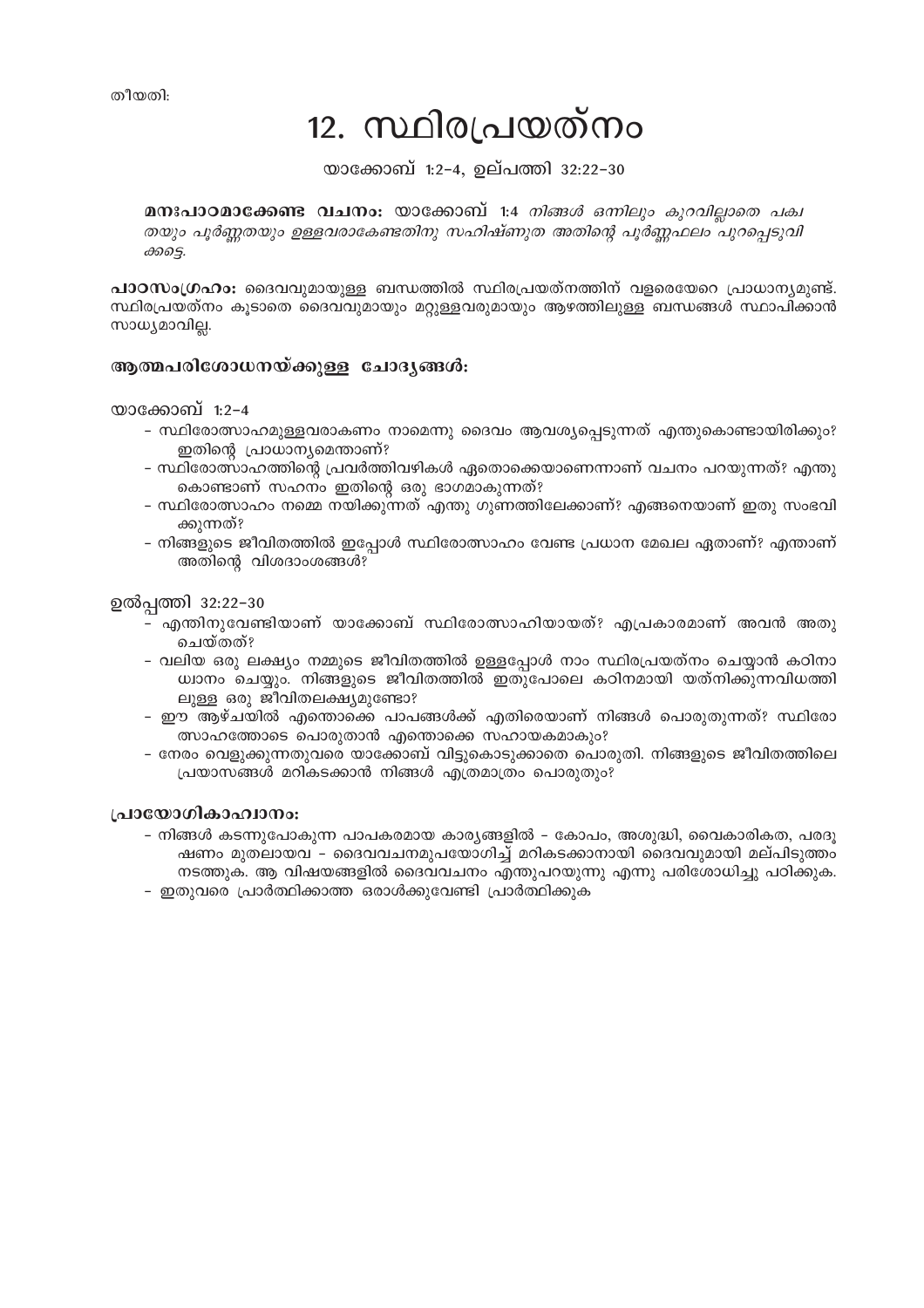### 13. പ്രാർത്ഥന

#### ലൂക്കോസ് 11:1-2, സങ്കീർത്തനം 63:1-8

മനഃപാഠമാക്കേണ്ട വചനം: സങ്കീർത്തനം 100:4 അവിടുത്തെ വാതിലുകളിൽ സ്തോത്ര ത്തോടും അവിടുത്തെ പ്രാകാരങ്ങളിൽ സ്തുതികളോടും കൂടെ പ്രവേശിക്കുവിൻ; അവിടു ത്തേക്ക് സ്തോത്രമർപ്പിച്ച് തിരുനാമം വാഴ്ത്തുവിൻ.

പാഠസംഗ്രഹാ: ദൈവത്തിന്റെ അടുത്തേക്കു പോയി അവനുമായി സംസാരിക്കുന്നതാണ് പ്രാർത്ഥന. എന്നാൽ എന്തെങ്കിലും ഒരു ആവശ്യം ഉള്ളപ്പോൾ മാത്രം നമ്മെ വിളിക്കുന്ന ഒരു സുഹൃത്തിനെ ഓർമ്മി പ്പുക്കുന്ന വിധത്തിലാണ് പലപ്പോഴും നമ്മുടെ പ്രാർത്ഥന. പരീക്ഷസമയം വരുമ്പോൾ നമുക്ക് നിരവധി ആവശ്യങ്ങൾ വരും ആ സമയത്തു നാം ദൈവത്തെ വിളിക്കും. ആവശ്യങ്ങൾമാത്രം പറയുന്ന ഒരു സമ യമല്ല പ്രാർത്ഥന, പകരം അതു ദൈവത്തെ ഓർക്കാനും സ്തുതിക്കാനും ദൈവത്തിന്റെ ശക്തിയുടെ വിപുലത ഓർക്കാനും നിരവധിയായ നമ്മുടെ പ്രാർത്ഥനകൾക്ക് ഉത്തരം തരുന്ന ദൈവത്തിനുമുന്നിൽ കൃതജ്ഞത പ്രകടിപ്പിക്കാനുമുള്ള ഒരു സമയമാണ്.

#### ആത്മപരിശോധനയ്ക്കുള്ള ചോദൃങ്ങൾ:

ലൂക്കോസ് 11:1–2

- ദൈവത്തെ സ്തുതിച്ചുകൊണ്ട് തന്റെ പ്രാർത്ഥന യേശു തുടങ്ങിയത് എന്തുകൊണ്ടായിരിക്കും?
- ദൈവത്തെ സ്തുതിക്കുവാൻ നാം മറന്നുപോകുന്നത് എന്തൊക്കെ കാരണങ്ങളാലാണ്?

#### സങ്കീർത്തനം 63:1–8

- തന്റെ ആത്മാവു ദൈവത്തിനായി വാഞ്ചിക്കുന്നുവെന്ന് ദാവീദ് പറയുന്നു. എപ്പോഴാണ് നമ്മുടെ ആത്മാവു ദൈവത്തിനായി വാഞ്ചിക്കുന്നത്?
- എന്തൊക്കെ കാര്യങ്ങൾക്കുവേണ്ടിയാണ് ദാവീദ് ദൈവത്തെ സ്തുതിക്കുന്നത്?
- ദാവീദ് ഈ സങ്കീർത്തനമെഴുതുന്നത് ഒരു മരുഭൂമിയിൽ വച്ചാണ്. അസഹനീയമായ ചൂടും ദുർല ഭ്യമായ വെള്ളവുമെല്ലാം മരുഭൂമിയുടെ ലക്ഷണങ്ങളാണ്. ഇത്തരം ഒരു സാഹചര്യത്തിലൂടെയാണ് നിങ്ങൾ കടന്നുപോകുന്നതെങ്കിൽ ദാവീദ് ചെയ്തതുപോലെ ദൈവത്തെ സ്തുതിക്കുകയാ കുമോ നിങ്ങൾ ചെയ്യുന്നത്? എന്തുകൊണ്ട്? ഇതുപോലുള്ള സാഹചര്യത്തിലും ദൈവത്തിന ടുത്തേക്കുപോകാൻ ദാവീദിനു കഴിഞ്ഞതെന്തുകൊണ്ടാണ്?
- ദൈവത്തെപ്പറ്റിയുള്ള എന്തൊക്കെ കാര്യങ്ങളാണ് നിങ്ങളെ അതിശയിപ്പിക്കുന്നത്?

#### പ്രായോഗികാഹ്വാനം:

– ദൈവത്തെ സ്തുതിക്കുവാനായി ഇന്നു നിങ്ങൾ അരമണിക്കുറെങ്കിലും ചിലവഴിക്കുക. വേറെ ഒന്നും ആവശ്യപ്പെടേണ്ട, സ്തുതിക്കുക മാത്രം മതി. സ്തുതിക്കുവാനുള്ള ആശയങ്ങൾക്കായി ചുറ്റും നോക്കുക.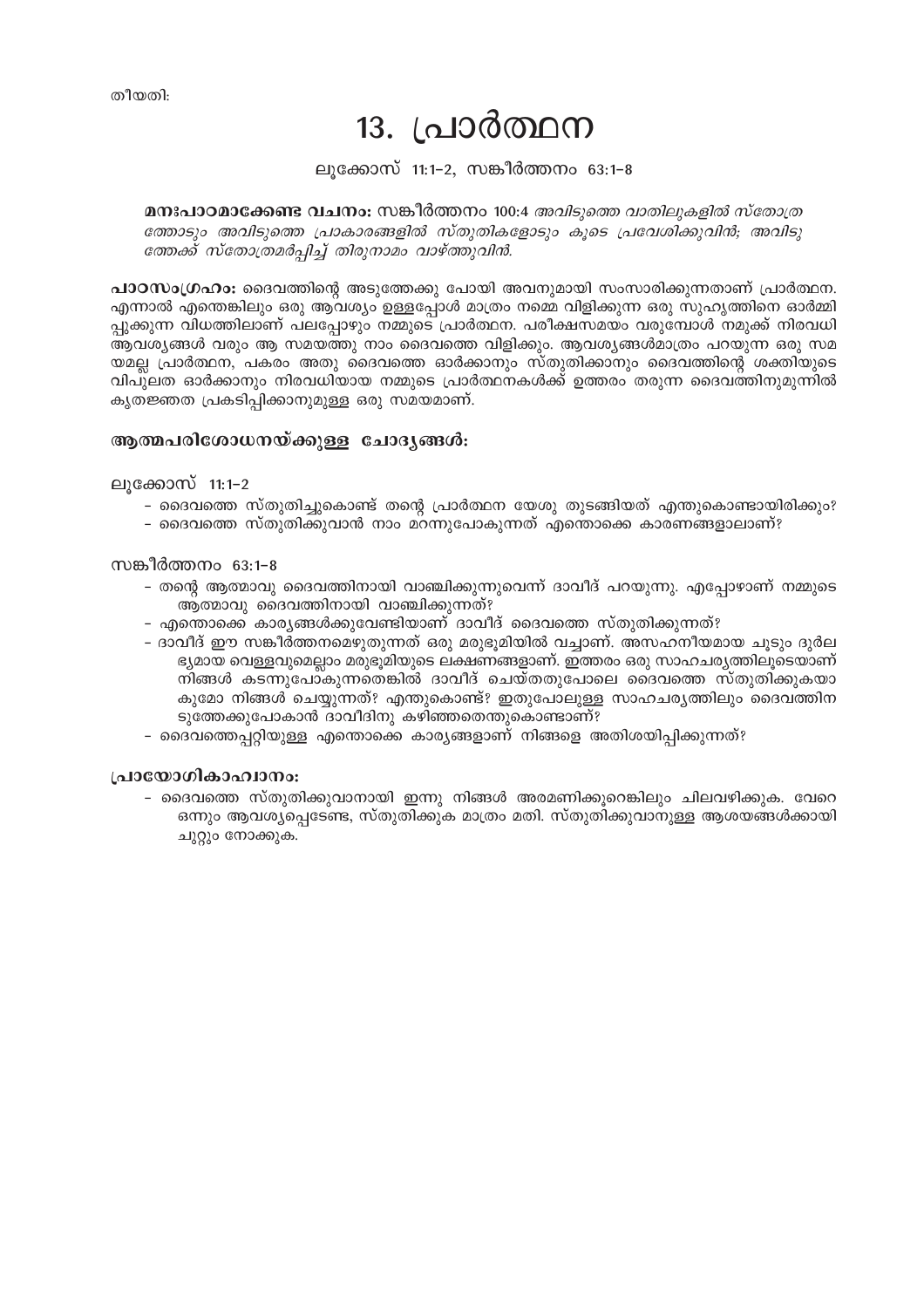### 14. പരിശുദ്ധി

1 കൊരിന്ത്യർ 6:18–20, 1 തെസ്സലോനികൃർ 4:3–8

മനഃപാഠമാക്കേണ്ട വചനം: 1 തെസ്സലോനികൃർ 4:7 *ദൈവം നമ്മെ അശുദ്ധിക്കല്ല* വിശുദ്ധിക്കത്രേ വിളിച്ചിരിക്കുന്നത്.

 $\Delta$ 100 $\mathsf{W}$ o $\mathsf{L}$ 0ഹo: അശുദ്ധിയിൽ ജീവിക്കുമ്പോൾ നാം ഓർക്കേണ്ട കാര്യങ്ങൾ എന്തൊക്കെയാണെന്നു വച്ചാൽ – നാം ജീവിക്കുവാൻ വേണ്ടി തന്റെ പുത്രനെ കുരിശിൽ ഏൽപ്പിച്ചുകൊടുത്ത ദൈവത്തെ നാം തൃജിക്കുകയാണ്, യാതൊരുവ്യവസ്ഥകളുമില്ലാതെ നമ്മെ സ്നേഹിക്കുന്ന ദൈവത്തെ നാം തള്ളിക്കള യുകയാണ്. നമ്മെക്കുറിച്ച് ദൈവത്തിന് അനേകം പദ്ധതികൾ ഉണ്ട്. എന്നാൽ അതു നമ്മിൽ നിറവേറണ മെങ്കിൽ യേശു ജീവിച്ചതുപോലെ ശുദ്ധതയിൽ തികഞ്ഞ ഒരു ജീവിതം നാം നയിക്കേണ്ടതുണ്ട്. നമ്മുടെ ശരീരത്തിലും ആഗ്രഹങ്ങളിലും ഒരു കടിഞ്ഞാൺ നാം ഏർപ്പെടുത്തേണ്ടതുണ്ട്.

#### ആത്മപരിശോധനയ്ക്കുള്ള ചോദൃങ്ങൾ:

1 കൊരിന്ത്യർ 6:18–20

- അശുദ്ധിയിൽ തുടരുമ്പോൾ നാം നമ്മുടെ ശരീരത്തിനെതിരെയാണ് പാപം ചെയ്യുന്നത് (വാ 18), എല്ലാ മാലിന്യങ്ങളിൽ നിന്നും നാം ശരീരത്തെ സുക്ഷിക്കേണ്ടതിന്റെ പ്രാധാന്യമെന്താണ്?
- സഭയി്ലേക്കു നാം ആരാധനയ്ക്കായി പോകുമ്പോൾ നമ്മുടെ ശരീരത്തെ വൃത്തിയായി സുക്ഷി ക്കുകയും ശരിയായ വിധത്തിൽ വസ്ത്രം ധരിക്കുകയും സുഗന്ധം പൂശുകയും ശരിയായവിധ ത്തിൽ പെരുമാറുകയും മറ്റും ചെയ്യണം, മറ്റുള്ളവരുടെ ആരാധനയിൽ നാം ഒരു ഇടർച്ചയാ കാത്ത വിധത്തിൽ.
- നമ്മുടെ ശരീരം ദൈവത്തിന്റെ ക്ഷേത്രമാണെന്നാണ് പൗലോസ് പറയുന്നത്. ക്ഷേത്രങ്ങൾ നിർമ്മി ച്ചിരിക്കുന്നത് എന്തിനുവേണ്ടിയാണ്? എന്തുകൊണ്ടാണ് ആളുകൾ ക്ഷേത്രങ്ങളെ ബഹുമാനി ക്കുന്നത്?
- ദൈവം വസിക്കുന്ന ആലയമാണ് നമ്മുടെ ശരീരമെങ്കിൽ ആ ആലയത്തെ അവഹേളിക്കുന്ന വിധ ത്തിൽ നാം പെരുമാറുന്നത് എപ്രകാരമെല്ലാമാണ്?
- നിങ്ങൾ കാണുകയും കേൾക്കുകയും ഇടപെടുകയും ചെയ്യുന്ന ഏതൊക്കെ കാര്യങ്ങളിൽ എന്ന ന്നേക്കുമായി മാറ്റം വരുത്തി നിങ്ങൾക്ക് ദൈവത്തിനായി ശുദ്ധത കാത്തുസുക്ഷിക്കാം?
- മറ്റുള്ളവരിലേക്ക് ഇറങ്ങിച്ചെന്ന് അവരെ ദൈവത്തിലേക്ക് അടുപ്പിക്കാൻ ശ്രമിക്കുമ്പോൾ ഇത്തരം കാര്യങ്ങൾ എപ്രകാരം ഒരു തടസ്സമായി നിലകൊള്ളും?
- എന്തുവില കൊടുത്തതിനെക്കുറിച്ചാണ് ഇരുപതാം വാക്യം സംസാരിക്കുന്നത്?

1 തെസ്സലോനികൃർ 4:3-8

- ശുദ്ധീകരണം എന്ന വാക്കിനെക്കുറിച്ചു പരിശോധിക്കുക (വാ 3), നാം ഇപ്രകാരമായിരിക്കണ മെന്ന് ദൈവം ആഗ്രഹിക്കുന്നത് എന്തുകൊണ്ടാണ്?
- വാ 5. വിശുദ്ധിയിലും മാനത്തിലും എന്തൊക്കെ രീതിയിലുള്ള നിയന്ത്രണങ്ങളാണ് നിങ്ങളുടെ ജീവിതത്തിൽ കൊണ്ടുവരേണ്ടത്?
- വാ 7. വിശുദ്ധമായ ഒരു ജീവിതം നയിക്കുന്നതിൽ അശുദ്ധി ഏതൊക്കെവിധത്തിൽ തടസ്സമാകും?
- അശുദ്ധിയിൽ ജീവിക്കുന്നത് ദൈവത്തെ നിരാകരിക്കുന്നതിനു തുല്യമാണ് എന്നു നിങ്ങളെ ബോധ്യ പ്പെടുത്താനും, ദൈവത്തെ പ്രീതിപ്പെടുത്തി ജീവിക്കാനും നമ്മെ ഓർമ്മിപ്പിക്കാൻ സഹായക മായ പ്രവർത്തികൾ എന്തൊക്കെയാണ്?

- അശുദ്ധവും ദൈവാലയത്തിനു ചേരാത്തതുമായ കാര്യങ്ങൾ നിങ്ങളുടെ ജീവിത്തിൽ ഉണ്ടെങ്കിൽ ഇന്നുതന്നെ അവ ഉപേക്ഷിക്കുക. നിങ്ങളുടെ ആലയത്തെ ശുദ്ധീകരിക്കാനുള്ള സഹായം നായ കരിൽനിന്നും സ്വീകരിക്കുക.
- ഇതുവരെ പ്രാർത്ഥിക്കാത്ത ഒരു വ്യക്തിക്കുവേണ്ടി പ്രാർത്ഥിക്കുക.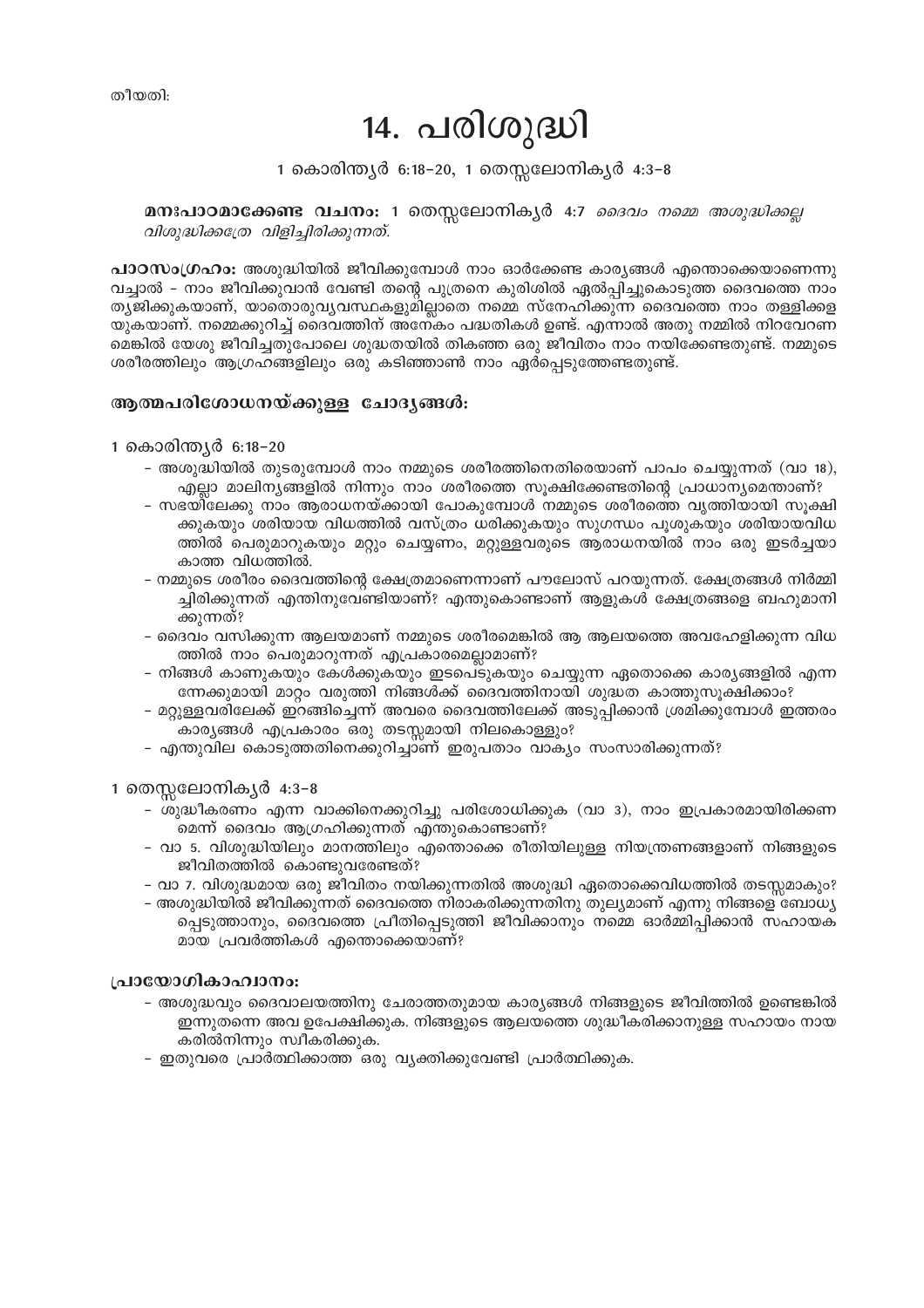### 15. ഒന്നാമത് ദൈവം

മത്തായി 6:31–33, മത്തായി 6:19–21, സദൃശവാകൃങ്ങൾ 3:6, യാക്കോബ് 4:4–7

മനഃപാഠമാക്കേണ്ട വചനം: സദൃശവാകൃങ്ങൾ 3:6 *നിന്റെ എല്ലാ വഴികളിലും അവി* ടുത്തെ അംഗീകരിക്കുക; അവിടുന്ന് നിന്റെ പാതകളെ നേരേയാക്കും.

പാഠസംഗ്രഹാ: നമ്മുടെ ആവശ്യങ്ങളും ആഗ്രഹങ്ങളും പൂർണ്ണമായി മനസ്സിലാക്കുന്ന ഒരാളാണ് ദൈവം. നല്ല ഒരു ബന്ധത്തിൽ നമ്മോടൊപ്പം കഴിയണമെന്ന് ദൈവം ആഗ്രഹി്ക്കുകയും ചെയ്യുന്നു. ദൈവ ത്തിനു നമുക്കായുള്ള പദ്ധതികൾ വെളിവാക്കപ്പെടേണ്ടതിന് അവന് നമ്മുടെ ജീവിതത്തിൽ ഒന്നാം സ്ഥാനം നല്കുകയും വേണം.

#### ആത്മപരിശോധനയ്ക്കുള്ള ചോദൃങ്ങൾ:

മത്തായി 6:31–33

- ആദ്യം ദൈവത്തെ അമ്പേഷിക്കുമ്പോൾ എന്തു സംഭവിക്കുമെന്നാണ് ഈ വചനം പറയുന്നത്?
- ആദൃസ്ഥാനം ദൈവത്തിനു നല്കുമ്പോൾ ഏതു തരത്തിലുള്ള ജീവിതമായിരിക്കും നമുക്കുണ്ടാ വുക?
- നിങ്ങൾ ദൈവരാജ്യം അന്വേഷിക്കുന്നവരാണോ? ഏതൊക്കെ രീതിയിൽ? (ഉദാഹരണങ്ങൾ എഴുതുക). ഏതൊക്കെവിധത്തിലാണ് ദൈവരാജ്യത്തെ വിലമതിക്കാതെ ജീവിക്കുന്നത് എന്നും എഴുതുക.

#### മത്തായി 6:19-21

- എന്തുതരത്തലുള്ള നിക്ഷേപങ്ങളാണ് നിങ്ങൾ ശേഖരിച്ചുവയ്ക്കുന്നത്? ഭൂമിയിലുള്ളതാണോ അതോ സ്വർഗ്ഗത്തിനു യോഗ്യമായതാണോ?
- നിങ്ങളുടെ ഹൃദയം എവിടെയാണെന്നാണ് നിങ്ങൾക്കു പറയുവാൻ കഴിയുക? നിങ്ങളുടെ ആഗ്ര ഹങ്ങളും നിങ്ങൾ വിലമതിപ്പുള്ളതായി കരുതുന്നതുമായ കാര്യങ്ങൾ എന്തൊക്കെയാണ്?

#### സദൃശവാകൃങ്ങൾ 3:6

- ഏതൊക്കെ രീതിയിലാണ് നിങ്ങൾ ദൈവത്തെ അമ്പേഷിക്കുന്നത്?
- ഇപ്പോഴുള്ള നിങ്ങളുടെ പ്രവർത്തികളും ചിന്താരീതികളും നിങ്ങളെ എവിടേക്കു നയിക്കുന്നവ യാണ്?
- ഏതുവഴികളിൽക്കുടി നിങ്ങളെ നയിക്കണമെന്നാകും ദൈവം ആഗ്രഹിക്കുന്നത്? ദൈവപാത യിൽ നാം ആയിരിക്കുമ്പോൾ നമുക്കു പ്രതീക്ഷിക്കാവുന്ന കാര്യങ്ങൾ എന്തൊക്കെയായിരിക്കും?

#### യാക്കോബ് 4:4–7

- നിങ്ങളുടെ അഭിപ്രായത്തിൽ, ഏതുതരത്തിലുള്ള ഒരു സൃഹൃത്താണുനിങ്ങൾ?
- ഒന്നുകിൽ ലോകം അല്ലെങ്കിൽ ദൈവം എന്ന് യാക്കോബ് പറയാൻ കാരണമെന്താണ്? രണ്ടും കൂടി ഒത്തുപോകാത്തത് എന്തുകൊണ്ട്?
- ആരുടെ ഭാഗത്തുനില്ക്കുവാനാണ് ഇതുവരെ നിങ്ങൾ മുതിർന്നിട്ടുള്ളത്? എന്തുകൊണ്ട്?
- ഈ ലോകത്തെ (സാത്താനെ) എപ്രകാരം നമുക്കു ചെറുത്തുനിൽക്കാനാകും?

- നിങ്ങൾ ടിവി കാണാനോ, ഫോണിൽ/കമ്പ്യൂട്ടറിൽ കളിക്കാനോ, മറ്റോ ഒരുങ്ങുന്നതിനുമുമ്പ് ഒരു സഹപാഠിയെ വിളിച്ച് ദൈവത്തെക്കുറിച്ചു സംസാരിക്കുക.
- ഇതുവരെ പ്രാർത്ഥിക്കാത്ത ഒരു വ്യക്തിക്കുവേണ്ടി പ്രാർത്ഥിക്കുക.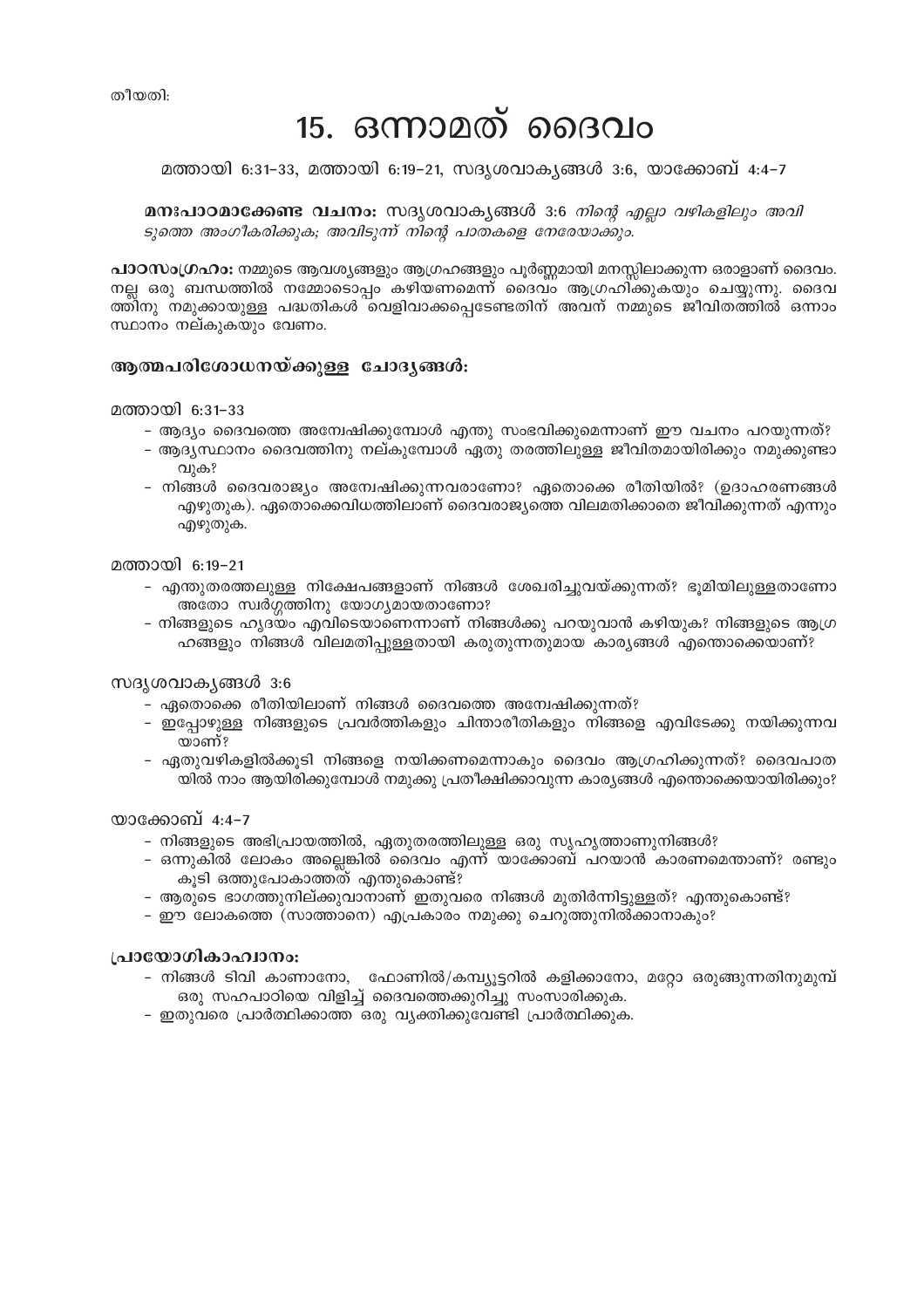### 16. സാത്താനെതിരായ ചെറുത്തുനില്പ്

#### റോമാക്കാർ 7:14-25, 1 പത്രോസ് 5:8-11

മനഃപാഠമാക്കേണ്ട വചനം: 1 പത്രോസ് 5:8 *ആത്മനിയന്ത്രണം ഉള്ളവരായിരിപ്പിൻ.* ജാഗ്രത പുലർത്തുവിൻ, നിങ്ങളുടെ ശത്രുവായ പിശാച് അലറുന്ന സിംഹത്തെപ്പോലെ ആരെ വിഴുങ്ങണം എന്നു തിരഞ്ഞുകൊണ്ടു ചുറ്റി നടക്കുന്നു.

പാഠസംഗ്രഹം: സാത്താൻ നിരന്തരമായി നമ്മെ വേട്ടയാടുകയും പ്രലോഭിപ്പിക്കുകയും ആക്രമിക്കു കയും ചെയ്തുകൊണ്ടിരിക്കുന്നു. ദൈവശക്തിയാൽ നമുക്ക് സാത്താനെതിരായ സംരക്ഷണമുള്ളവരാ കാൻ കഴിയും. സാത്താനെ പരാജയപ്പെടുത്തി ശക്തരായിരിക്കാനും നന്മചെയ്യാൻ പഠിക്കാനും നമുക്കു കഴിയും.

#### ആത്മപരിശോധനയ്ക്കുള്ള ചോദൃങ്ങൾ:

റോമാക്കാർ 7:14–25

- നാമെല്ലാവരും കടന്നുപോകുന്ന ആത്മീയ പോരാട്ടത്തെക്കുറിച്ചാണ് പൗലോസ് ഇവിടെ സംസാ രിക്കുന്നത്. നിങ്ങളുടെ പാപത്താൽ കെണിയിൽ അകപ്പെട്ടതുപോലെ നിങ്ങൾക്കു തോന്നിയി ട്ടുണ്ടോ? എപ്രകാരമായിരുന്നു ആ അവസ്ഥ?
- തെറ്റാണു ചെയ്യുന്നത് എന്ന് അറിയാമായിരുന്നിട്ടും പാപം നമ്മെ കീഴടക്കാൻ ചിലപ്പോഴൊക്കെ നാം അനുവദിച്ചുകൊടുക്കുന്നത് എന്തുകൊണ്ടാണ്?
- നമ്മുടെ ഉള്ളിൽ വസിക്കുന്ന ഒരു ഇത്തിക്കണ്ണി ആണെന്നാണ് പാപത്തെക്കുറിച്ച് പൗലോസ് വിവരിക്കുന്നത്. നമുക്ക് അതിനെ ഇഷ്ടമല്ല, വെറുപ്പാണുള്ളത്, എന്നിരുന്നാലും അതിനെ ദൂരെ ക്കളയാൻ നമുക്കു കഴിയുന്നുമില്ല. നമ്മുടെ പാപപ്രകൃതിയെ സ്വയമായി ഉപേക്ഷിക്കാൻ നമുക്കു കഴിയാത്തത് എന്തുകൊണ്ടാണ്?
- വാ 21. നന്മചെയ്യാൻ ആഗ്രഹിക്കുന്ന സമയത്തുപോലും പാപം കൂടെയുണ്ടെന്ന് പൗലോസ് തിരി ച്ചറിയുന്നു. നിങ്ങൾക്ക് ഇപ്രകാരം തോന്നിയിട്ടുള്ള സമയം എപ്പോഴാണ്?
- വാ 25. ഈ പോരാട്ടത്തിന്റെ അന്ത്യം കുറിക്കുവാനുള്ള പരമമായ ഉപാധി ഏതാണ്? ഇപ്രകാരമ ലാതെ നിങ്ങൾ പാപത്തിനെതിരെ പോരാടാൻ ശ്രമിച്ചിട്ടുണ്ടോ?
- 1 പത്രോസ് 5:8–11
	- സിംഹം ഇരതേടുന്നത് എപ്രകാരമാണ്? അലറുന്ന സിംഹത്തോടു സാത്താനെ ഉപമിക്കുന്നത് എന്തുകൊണ്ടൊക്കെയായിരിക്കാം?
	- ഉണർവ്വോടും പക്വമായ ഒരു മനസ്സോടും കൂടെയിരിക്കാൻ വചനം നമ്മോട് ആവശ്യപ്പെടുന്നു. എന്താണ് ഇതിന്റെ അർത്ഥം? സാത്താനിൽനിന്നും സുരക്ഷിതരായിരിക്കാൻ നാം ഇപ്രകാരമാ യിരിക്കേണ്ടതിന്റെ ആവശ്യകതയെന്താണ്?
	- വാ 9. അവനെ ചെറുക്കുക എന്ന് എഴുതിയിരിക്കുന്നു. എപ്രകാരമാണ് നാം സാത്താനെ ചെറുക്കു ന്നത്? നിങ്ങളുടെ വ്യക്തിപരമായ പോരാട്ടങ്ങളിൽ സാത്താനെ ചെറുത്തുനിൽക്കാൻ എപ്ര കാരം കഴിയും?
	- വിശ്വാസത്തിൽ ഉറച്ചുനിൽക്കാൻ നിങ്ങൾക്കു കഴിയുന്ന വഴികൾ ഏതൊക്കെയാണ്?

- ഈ വചനം മനഃപാഠമാക്കുക, നിങ്ങളുടെ വൃക്തിപരമായ പോരാട്ടങ്ങളിൽ നിങ്ങളെ സഹായി ക്കുന്ന മറ്റുവചനങ്ങളും മനഃപാഠമാക്കുക. ഉറച്ചുനില്ക്കുക. ഇക്കാര്യത്തിൽ വിജയിക്കാൻ കഴി യുന്നില്ലെങ്കിൽ സഹായം തേടുക.
- ഇതുവരെ പ്രാർത്ഥിക്കാത്ത ഒരു വ്യക്തിക്കുവേണ്ടി പ്രാർത്ഥിക്കുക.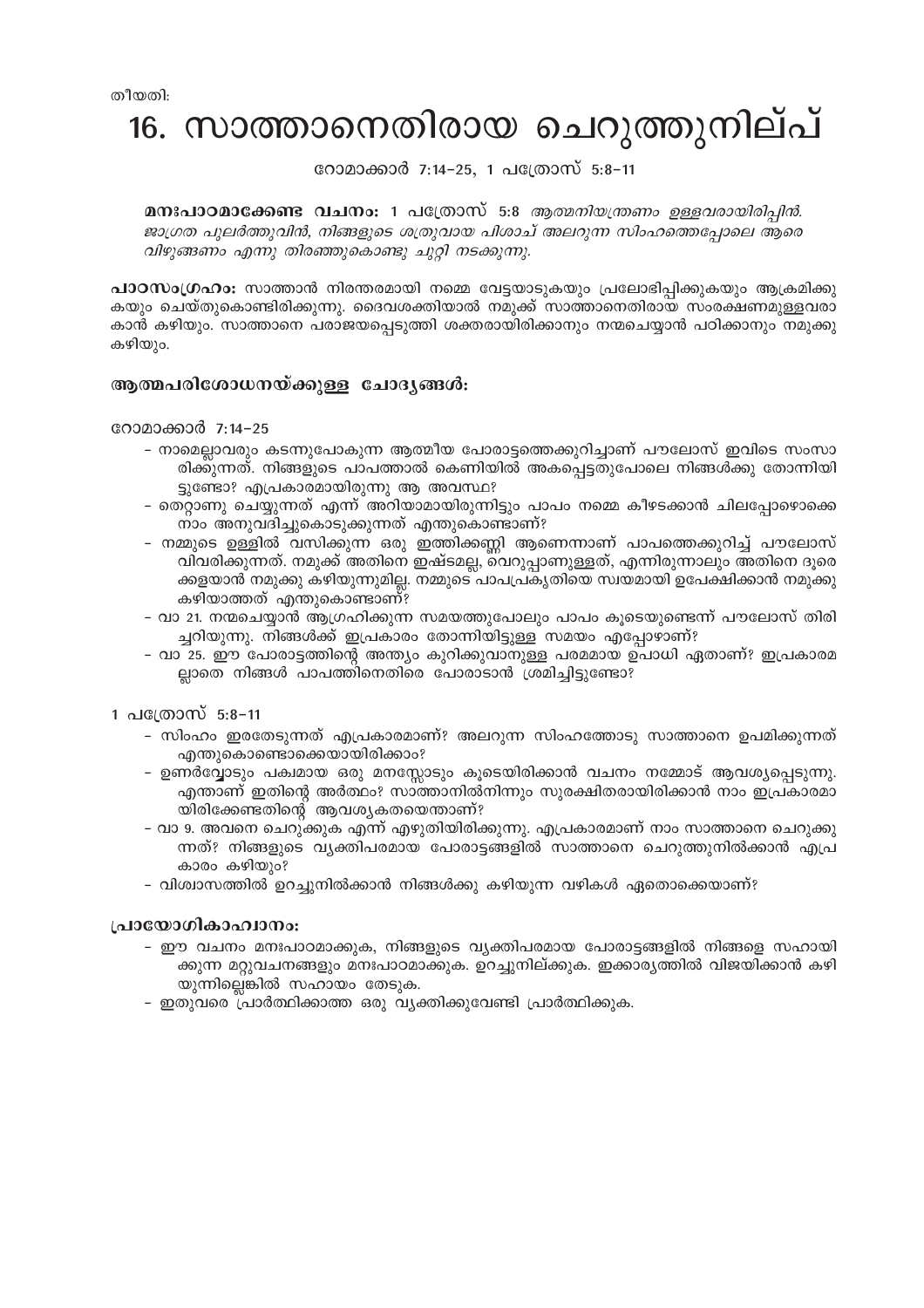### 17. ദൈവത്തിലുള്ള സുരക്ഷിതത്വം

ന്യായാധിപർ 6:1-16, യോശുവ 23:14

മനഃപാഠമാക്കേണ്ട വചനം: യോശുവ 23:14 ...നിങ്ങളുടെ ദൈവമായ യഹോവ നിങ്ങൾക്കു നല്കിയ വാഗ്ദാനങ്ങളിൽ ഒന്നുപോലും പരാജയപ്പെട്ടിട്ടില്ല എന്നു നിങ്ങൾക്കു പൂർണ്ണമായും അറിയാമല്ലോ. സകല വാഗ്ദാനവും നിറവേറി; ഒന്നിനും വീഴ്ച വന്നിട്ടില്ല.

പാഠസംഗ്രഹം: അടിമത്തത്തിൽ നിന്നും മോചിപ്പിച്ച ശേഷം ഇസ്രായേൽ ജനം പാപകരമായ ഒരു ജീവിതമാണു നയിച്ചുകൊണ്ടിരുന്നത്. മിദിയാൻ ദേശക്കാരാൽ ഏഴുവർഷം അടിമപ്പെടാൻ ദൈവം അവരെ ഇടയാക്കി. അവസാനം ഇസ്രായേൽ മക്കൾ തങ്ങളുടെ തെറ്റുകൾ മനസ്സിലാക്കി അവർ സഹായത്തി നായി ദൈവത്തിലേക്കു തിരിഞ്ഞപ്പോൾ ഗിദെയോനിലൂടെ ദൈവം ഒരിക്കൽക്കൂടി അവരെ സഹായി ക്കാൻ തയ്യാറായി.

#### ആത്മപരിശോധനയ്ക്കുള്ള ചോദ്യങ്ങൾ:

യോശുവ 23:2-6

- അനുദിനമുള്ള നമ്മുടെ ജീവിതത്തിൽ നമ്മെ കഷ്ടപ്പെടുത്തുന്ന ചിലകാര്യങ്ങൾ എന്തെല്ലാമാണ്?
- നമ്മെ ഭാരപെടുത്തുന്ന കാര്യങ്ങൾ വിട്ടുകളയാൻ നമുക്കു കഴിയാതെ വരുന്നത് എന്തുകൊണ്ടാണ്?
- നമ്മുടെ ജീവിതത്തിലെ മിദിയാൻകാർ എന്തെല്ലാമാണ്?

യോശുവ 23:13-16

- ദൈവത്തെ ചോദ്യം ചെയ്യാൻ നാം ഒരുങ്ങുന്ന സാഹചര്യങ്ങൾ ഏതെല്ലാമാണ്?
- ദൈവത്തെ ചോദ്യം ചെയ്യുന്ന ഒരു മനോഭാവത്തിന്റെ അടിസ്ഥാന കാരണമെന്താണ്?
- ഗിദെയോനെ ദൈവം പ്രചോദിപ്പിച്ച വഴികൾ എന്തൊക്കെയാണ്? ഇന്നു ദൈവം നിങ്ങളെ പ്രചോ ദിപ്പിക്കുന്ന വഴികൾ ഏതൊക്കെയാണ്?
- നമ്മുടെ ജീവിതത്തിൽ ദൈവം തരുന്ന മറ്റുവാഗ്ദാനങ്ങൾ ഏതൊക്കെയാണ്?

ഗിദെയോന്റെ സ്വഭാവസവിശേഷതകൾ: സവിശേഷമായ കാര്യങ്ങളൊന്നും അവനില്ലായിരു ന്നു. ഗോതമ്പുമെതിക്കാരനായ ഒരു സാധാരണക്കാരനായിരുന്ന ഗിദെയോനെ ദൈവം ഉപയോഗിച്ചു, തന്റെ ജനത്തെ രക്ഷിച്ചു. ദൈവം അവന്റെ കൂടെയുണ്ടാകുമെന്നും അവനെ വിജയിയാക്കുമെന്നും വാഗ്ദാനം ചെയ്തു. ഇങ്ങനെയെല്ലാമായിട്ടും ഗിദെയോൻ ദൈവത്തിന്റെ വാക്കുകളിൽ ഉറപ്പില്ലാത്ത വനും ഭയവും അപകർഷതയുമുള്ളവനുമായിരുന്നു. അവൻ ചെറുതും ബലമില്ലാത്തവനും ആണെന്ന കാര്യം ദൈവത്തോടുപങ്കുവച്ചു, അടയാളത്തിനായി ദൈവത്തെ പരീക്ഷിക്കുകപോലും ചെയ്തു. ദൈവത്തിന്റെ വാഗ്ദാനങ്ങളിൽ വിശ്വാസം വന്നപ്പോൾ അവൻ ആത്മധൈര്യമുള്ളവനും ഭയത്തെ മറിക ടന്നവനുമായിത്തീർന്നു. ദൈവത്തിനായി ചെയ്യാവുന്ന കാര്യങ്ങളിൽ നാം ഭയമുള്ളവരായിരിക്കാം. എന്നി രുന്നാലും ദൈവത്തിലും അവന്റെ വാഗ്ദാനങ്ങളിലും നമുക്കു സുരക്ഷിതത്വമുള്ളവരാകാം, കാരണം അവൻ നമ്മോടുകൂടെയുണ്ട്.

- ദൈവത്തിൽ ആശ്രയിക്കാൻ നിങ്ങൾക്കു കഴിയാതെയുള്ള ചില കാര്യങ്ങൾ എഴുതിവയ്ക്കുക, അവയ്ക്കുവേണ്ടി പ്രാർത്ഥിക്കാൻ സമയം കണ്ടെത്തുകയും ചെയ്യക.
- ഇതുവരെ പ്രാർത്ഥിക്കാത്ത ഒരു വ്യക്തിക്കുവേണ്ടി പ്രാർത്ഥിക്കുക.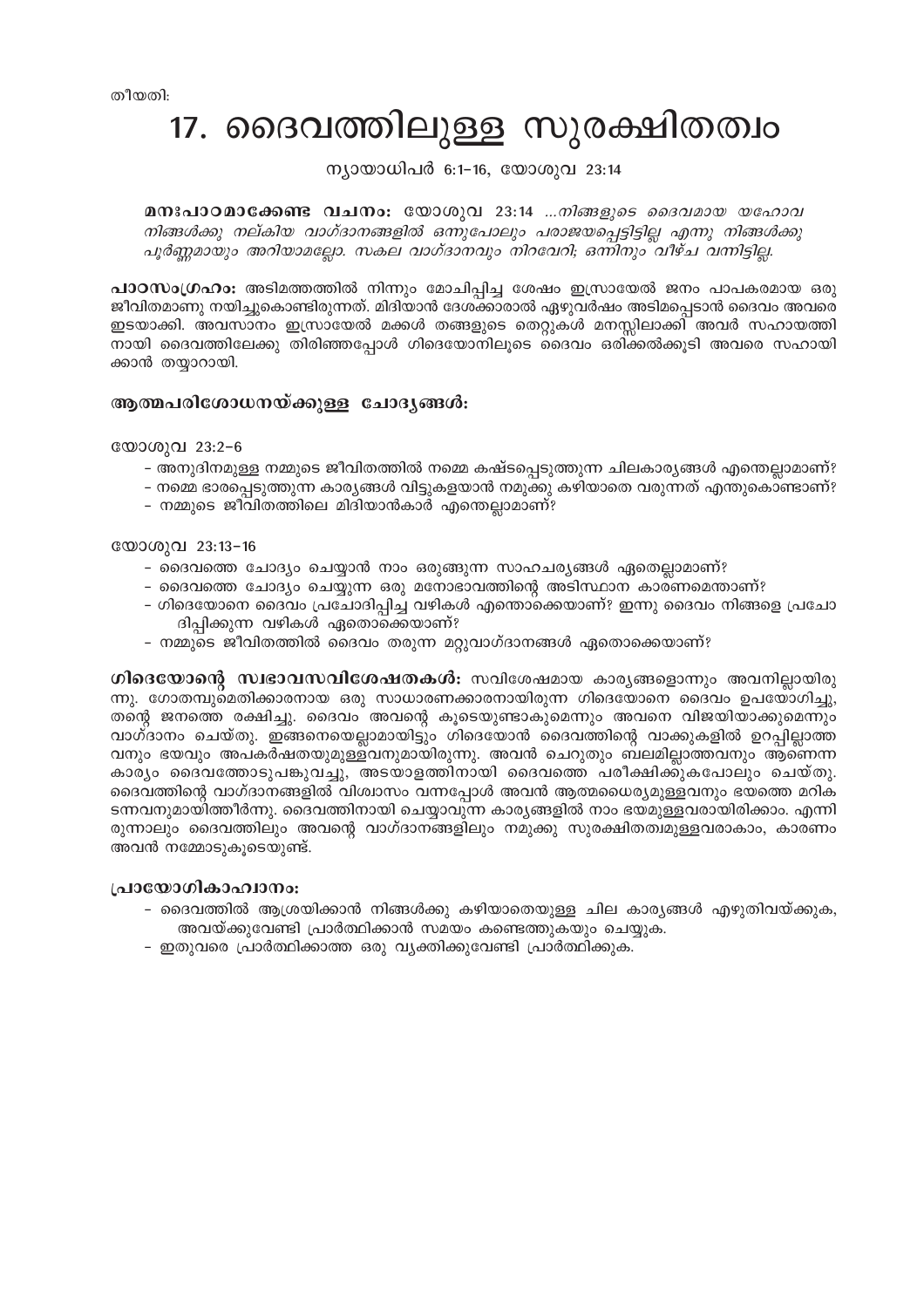### 18. ദൈവത്തിന്റെ ആലയം

1 കൊരിന്ത്യർ 6:12-20

മനഃപാഠമാക്കേണ്ട വചനം: റോമാക്കാർ 12:1 ആ*കയാൽ സഹോദരരേ, ദൈവത്തിന്റെ* കാരുണ്യം മൂലം ഞാൻ നിങ്ങളെ പ്രബോധിപ്പിക്കുന്നു. നിങ്ങളുടെ ശരീരങ്ങളെ വിശുദ്ധവും ദൈവത്തിനു പ്രസാദകരവുമായ ജീവനുള്ള യാഗമായി സമർപ്പിക്കുവിൻ; ഇതത്രേ നിങ്ങളുടെ ആത്മീയാരാധന.

പാഠസംഗ്രഹാ: നല്ല ഒരു ജീവിതം നയിക്കുന്നതിന് ആരോഗ്യകരമായ ഒരു ശരീരം അത്യന്താപേക്ഷിതമാണ്. ആരോഗ്യവാനാകുക എന്നതിന്റെ ശരിയായ മനോഭാവത്തിലേക്കു നമുക്കു വരാം. നിങ്ങളുടെ ശരീരത്തിന്റെ പ്രാധാന്യത്തെക്കുറിച്ച് ദൈവം എന്താണു പറയുന്നത് എന്നു നോക്കാം.

#### ആത്മപരിശോധനയ്ക്കുള്ള ചോദൃങ്ങൾ:

- 1. എന്റെ ശരീരത്തെ ശരിയായിപരിരക്ഷിക്കാൻ ദൈവം ആവശ്യപ്പെടുന്നു:
	- 1 കൊരിന്ത്യർ 6:12
	- നിങ്ങളുടെ ശരീരം ദൈവത്തിന്റെ സമ്മാനമാണ്. ദൈവം അതുനിങ്ങൾക്കു നല്കിയിരിക്കുന്നത് അതു നന്നായി നോക്കിനടത്താൻ വേണ്ടിയാണ്.
	- ദൈവത്തിനു നിങ്ങളെക്കുറിച്ച് അഭിമാനം തോന്നുന്ന വിധത്തിൽ നിങ്ങളുടെ ശരീരത്തെ നിങ്ങൾ പരിപാ ലിക്കുന്ന വഴികൾ എന്തൊക്കെയാണ്?
	- മാറ്റം വരുത്തണമെന്ന് നിങ്ങൾക്കു തോന്നുന്ന കാര്യങ്ങൾ എന്തൊക്കെയാണ്?
- 2. എന്റെ ശരീരം ദൈവത്തിന്റേതാണ്:
	- 1 കൊരിന്ത്യർ 6:13
	- നമ്മുടെ ശരീരം നമുക്കിഷ്ടമുള്ള രീതിയിൽ ഉപയോഗിക്കാം എന്നാണ് നമ്മുടെ സമൂഹം നമ്മെ പഠിപ്പി ക്കുന്നത്. അയോഗ്യമായ രീതിയിൽ നമുക്കു തോന്നുന്ന വിധം നമ്മുടെ ശരീരം ഉപയോഗിക്കാൻ പാടി ല്ലെന്ന് വചനം നമ്മെ പഠിപ്പിക്കുന്നു.
	- ചുറ്റുമുള്ള സമൂഹം നമ്മെ പഠിപ്പിക്കുന്ന രീതിക്കെതിരായി ശരിയായ രീതിയിൽ നിങ്ങളുടെ ശരീരം ഉപ യോഗിക്കാൻ ഏതൊക്കെ വിധത്തിൽ പൊരുതാൻ കഴിയും?
- 3. എന്റെ ശരീരം യേശുവിന്റെ ശരീരവുമായി ബന്ധപെടുത്തിയിരിക്കുന്നു:
	- 1 കൊരിന്ത്യർ 6:15
	- നിങ്ങളുടെ ശരീരത്തെ ദൈവത്തിന്റേതുമായി ബന്ധപ്പെടുത്തിയിരിക്കുന്നതിനാൽ ശരീരത്തിനെതിരെ ചെയ്യുന്ന പാപങ്ങളെ പ്രധാനപ്പെട്ട രീതിയിൽ തന്നെയാണ് ദൈവം പരിഗണിക്കുന്നത്.
	- നമ്മുടെ പാപം മറ്റുള്ളവരെകുടി ബാധിക്കുന്നു എന്നതിനാൽ, ക്രിസ്തുവിന്റെ ശരീരത്തെ ബാധിക്കുന്ന ഒരു പാപത്തിൽ മാറ്റം വരുത്താനായി ഈ ആഴ്ചയിൽ ശ്രദ്ധകേന്ദ്രീകരിക്കുക.
- 4. എന്റെ ശരീരത്തിൽ പരിശുദ്ധാത്മാവു വസിക്കുന്നു:
	- 1 കൊരിന്ത്യർ 6:19
	- നിങ്ങളുടെ ശരീരം ദൈവത്തിന്റെ ആലയമാണ്. നിങ്ങളുടെ ശരീരത്തെ ശരിയായി നിങ്ങൾ പരിപാലിച്ചി ല്ലെങ്കിൽ ദൈവത്തിന്റെ ആലയത്തെയാണ് നിങ്ങൾ ദുരുപയോഗം ചെയ്യുന്നത്.
	- നിങ്ങളുടെ ശരീരത്തെ ദുരുപയോഗം ചെയ്യുന്നില്ല എന്ന് ഉറപ്പുവരുത്താനുള്ള ചില കാര്യങ്ങൾ ഏതൊക്കെ താണ്?
- 5. കുരിശുമരണത്തിലൂടെ എന്റെ ശരീരത്തെ യേശു വിലകൊടുത്തു വാങ്ങിച്ചു.
	- 1 കൊരിന്ത്യർ 6:20
	- നിങ്ങളുടെ ശരീരത്തിന്റെ വില എത്രയാണെന്നറിയാൻ കുരിശിലേക്കു നോക്കിയാൽ മതി. യേശു പറ യുന്നു അത് വിലമതിക്കാനാവാത്തതാണ് എന്ന്.
	- അമുല്യമായ എന്തെങ്കിലും നമുക്കു സ്വന്തമായുണ്ടെങ്കിൽ നമ്മുടെ ജീവനെക്കൊടുത്തും നാം അതു സംര ക്ഷിക്കും.
	- അനുദിന ജീവിതത്തിൽ നിങ്ങളെത്തന്നെ എപ്രകാരം നിങ്ങൾ സംരക്ഷിക്കും? എന്തുകൊണ്ട്?

- നിങ്ങളുടെ ഭക്ഷണകാര്യത്തിൽ വരുത്തേണ്ടമാറ്റങ്ങൾ എന്തൊക്കെയാണ്?
- ഏതൊക്കെ രീതിയിൽ ശരീരത്തെ ബലപ്പെടുത്താൻ കഴിയും?
- ഒരു പുരോഗതിയുണ്ടാക്കാൻ ആരിൽനിന്ന് നിങ്ങൾക്കു സഹായം തേടാൻ കഴിയും?
- ഇതുവരെ പ്രാർത്ഥിക്കാത്ത ഒരാൾക്കുവേണ്ടി പ്രാർത്ഥിക്കുക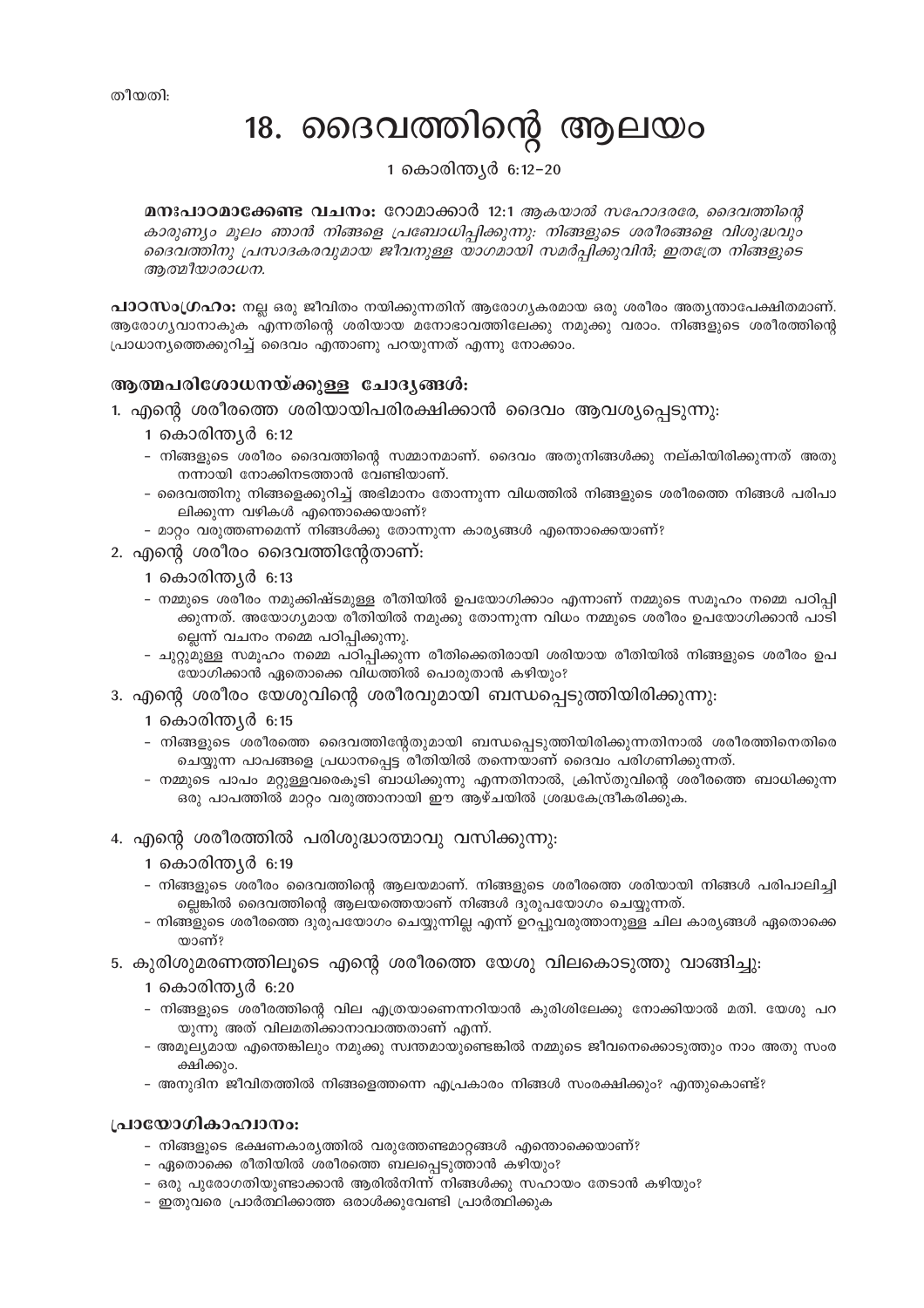### 19. യഥാർത്ഥ സുഹൃദ്ബന്ധങ്ങൾ

എബ്രായർ 10:24-25, ഫിലിപ്പിയർ 2:3-7, കൊലോസ്യർ 3:13

#### മനഃപാഠമാക്കേണ്ട വചനം: യോഹന്നാൻ 15:13 *സ്നേഹിതർക്കുവേണ്ടി ജീവൻ തൃജി* ക്കുന്നതിലും വലുതായ സ്നേഹം ആർക്കും ഇല്ല.

പാഠസംഗ്രഹം: ആഴത്തിലുള്ള ഒരു ബന്ധമില്ലാത്ത ഉപരിപ്ലവമായ ഒരു കാര്യമായി സുഹൃദ്ബന്ധ ങ്ങൾ ശോഷിച്ചുവന്നുകൊണ്ടിരിക്കുന്നു. പുറം കാഴ്ചയും ഉപ്യോഗവും നോക്കിമാത്രം സുഹൃദ്ബന്ധ ങ്ങൾ സ്ഥാപിക്കുന്ന ആളുകളുടെ എണ്ണവും വർദ്ധിച്ചു വരുന്നു. ഒരു യഥാർത്ഥ സുഹൃത്തിന്റെ ഉത്തമ മാതൃക യേശു നമുക്കു കാണിച്ചു തരുന്നു – ക്ഷമയും എളിമയും സ്നേഹവും കാണിച്ചും പ്രോത്സാ ഹനം നല്കിയുമെല്ലാം. യേശുവിന്റെ കാലടികൾ പിന്തുടർന്നാൽ മാത്രമേ നമുക്കു നല്ല സുഹൃദ്ബന്ധങ്ങൾ വളർത്താൻ കഴിയുകയുള്ളൂ.

#### ആത്മപരിശോധനയ്ക്കുള്ള ചോദ്യങ്ങൾ:

1. യഥാർത്ഥ സുഹൃത്തുക്കൾ പരസ്പരം പ്രോത്സാഹിപ്പിക്കുന്നു:

എബ്രായർ 10:24-25

- സ്നേഹവും പ്രോത്സാഹനവും വേണ്ട ഒരു സുഹൃത്ത് ആരെന്നു ആലോചിക്കുക, അവരോടുള്ള നിങ്ങളുടെ കരുതൽ എപ്രകാരം പങ്കുവയ്ക്കാനാകും?
- മറ്റുള്ളവരുമായി പ്രയോജനപ്രദമായ സമയങ്ങൾ ചിലവഴിച്ചില്ലെങ്കിൽ നമ്മുടെ കൂട്ടായ്മക്ക് എന്തു സംഭവിക്കും (വാ 25)?
- നമ്മുടെ ജീവിതത്തിൽ പുരോഗതി ഉണ്ടാകാൻ വേണ്ടി നല്ല സുഹൃത്തുക്കൾ നല്ലവണ്ണം ശ്രമിക്കു ന്നു. നിങ്ങൾക്കു മാറ്റം വരുത്താൻ ബുദ്ധിമുട്ടുതോന്നുന്ന കാര്യങ്ങളിൽ സുഹൃത്തുക്കളുടെ സഹായം തേടുന്നുണ്ടോ? എന്തുകൊണ്ട?
- 2. യഥാർത്ഥ സുഹൃത്തുക്കൾ എളിമയുള്ളവരാണ്:

ഫിലിപ്പിയർ 2:3-7

- നമ്മുടെ താത്പര്യം മാത്രമല്ലാതെ നമ്മുടെ സുഹൃത്തുക്കളുടെ താത്പര്യവും കൂടി നാം പരിഗ ണിക്കുമ്പോൾ നമ്മുടെ സുഹൃദ്ബന്ധങ്ങൾ എപ്രകാരമുള്ളതാകും?
- എളിമയുള്ള ഒരു മനസ്സു നമുക്കുണ്ടാകണമെന്ന് ദൈവം ഉപദേശിക്കുന്നത് എന്തുകൊണ്ടാണ്?
- ദൈവവുമായുള്ള ബന്ധത്തിൽ യേശു സ്വയം എളിമപ്പെടുത്തി വാ 7. നമുക്ക് അനുകരിക്കാൻ പറ്റുന്ന മൂന്ന് ഉദാഹരണങ്ങൾ എഴുതുക.
- 3. യഥാർത്ഥ സുഹൃത്തുക്കൾ പരസ്പരം ക്ഷമിക്കുന്നു:

കൊലോസ്യർ 3:13

- നിങ്ങളോടു തെറ്റു ചെയ്ത ഒരു സുഹൃത്തിനോടു ക്ഷമിക്കുന്നതിൽനിന്നും നിങ്ങളെ തടഞ്ഞു നിർത്തുന്ന കാര്യങ്ങൾ എന്തൊക്കെയായിരിക്കും?
- നമ്മുടെ പാപപ്രകൃതിയെ അനുസരിച്ചുകൊണ്ട് ദൈവത്തിനെതിരെ നിരന്തരം പാപം ചെയ്തിട്ടും ദൈവം നമ്മോടു പൊറുക്കാൻ തയ്യാറാകുന്നു. നമ്മോടുള്ള ബന്ധത്തിൽ ഉപേക്ഷ വരുത്താൻ ദൈവം തയ്യാറാകുന്നുമില്ല – നല്ല കാര്യങ്ങൾ പിന്നീടുണ്ടാകുമെന്ന് ദൈവത്തിനറിയാമെന്നതി നാൽ. വിഷമകരമായ സാഹചര്യത്തിൽ പോലും നിങ്ങളുടെ സുഹൃത്തിനോടു പൊറുക്കാൻ ഈ ഉദാഹരണം നിങ്ങളെ എപ്രകാരം സഹായിക്കും?
- യഥാർത്ഥ സുഹൃദ്ബന്ധത്തിൽ പരസ്പരം ക്ഷമിക്കുക എന്നത് പ്രാധാന്യമർഹിക്കുന്ന ഒരു കാര്യ മായത് എന്തുകൊണ്ട്? പരസ്പരം ക്ഷമിച്ചില്ലെങ്കിൽ എന്തൊക്കെയായിരിക്കും ഉദയം ചെയ്തു വരുന്നത്?

- കൂട്ടായ്മയിൽ കാര്യമായി അടുപ്പമില്ലാത്ത ഒരാളുമായി നല്ല ഒരു സമയം ചിലവഴിക്കാനും പുതു തായി ഒരു സുഹൃദ്ബന്ധം സ്ഥാപിക്കാനും പദ്ധതിയുണ്ടാക്കുക.
- ഇതുവരെ പ്രാർത്ഥിക്കാത്ത ഒരാൾക്കുവേണ്ടി പ്രാർത്ഥിക്കുക